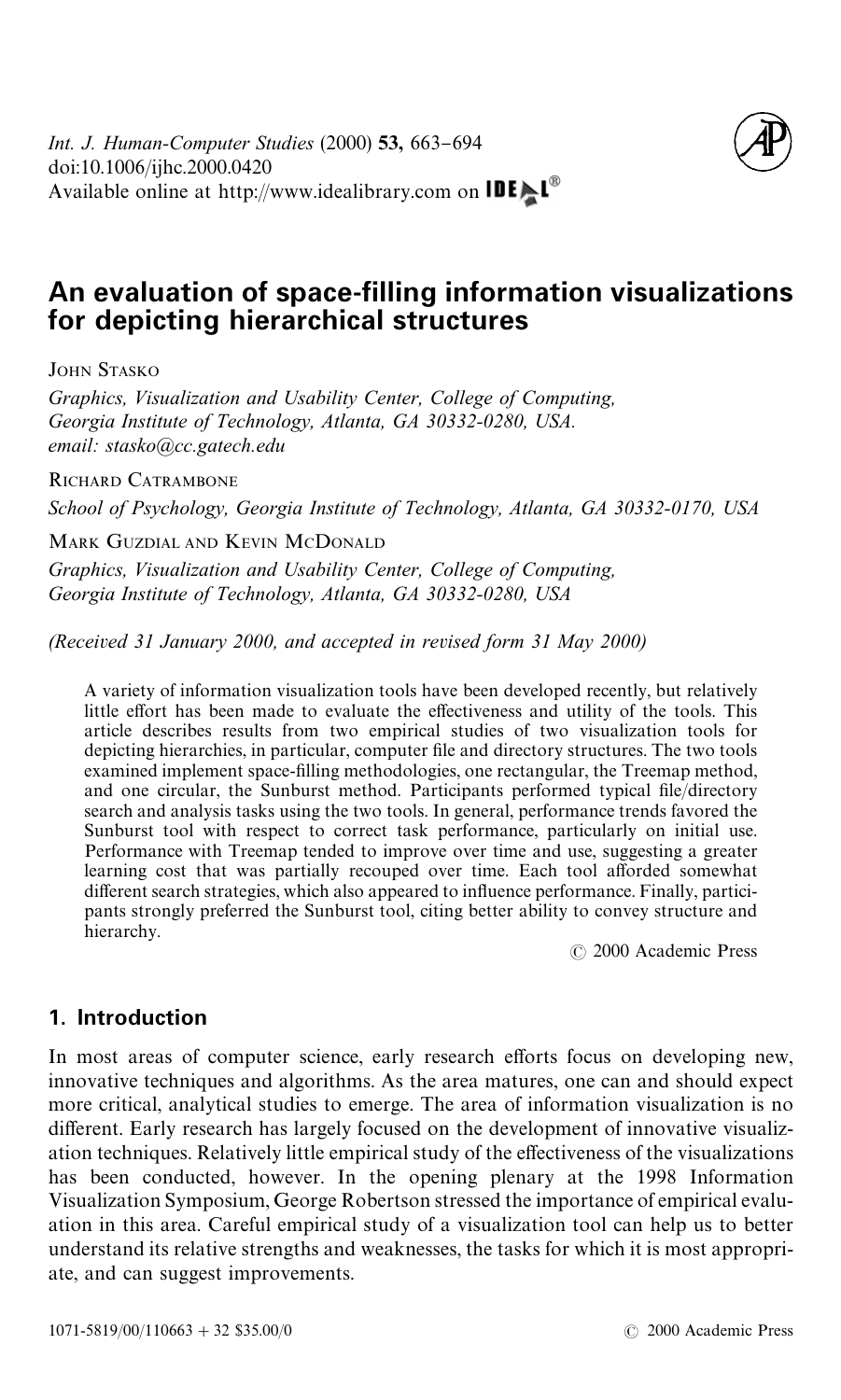This article describes an evaluation of two information visualization tools used to present hierarchies, specifically, computer directory and file structures. Hierarchies are certainly one of the most common and important information structures in computing. The first tool studied utilizes the Treemap display technique developed by [Shneiderman](#page-27-0)  $(1992)$  and Johnson and Shneiderman  $(1991)$ , a well-known rectangular, "slice and dice" methodology for representing hierarchical information structures. The second tool, a Sunburst display, utilizes a similar region-filling technique, but it employs a circular or radial layout methodology.

We chose to study the Treemap technique because it is very well known, has been used in many different application areas, and because we have used it successfully ourselves in the past for file manipulation tasks. Furthermore, the Treemap is generally regarded as being good in representing the attribute of the information structure portrayed through rectangle area (usually size), but not so good at conveying the structure of the hierarchy. This attribute, in fact, has led other researchers to suggest modifications such as a 3D, shaded "cushion" Treemap (van Wijk  $&$  van de Wetering, 1999) and a more square aspect ratio Treemap [\(Wattenberg, 1999\)](#page-27-0).

The Sunburst tool is a new system that we developed and that we felt conveyed both area and structure well. We wanted to discover how it would compare to the Treemap, how well the tools would assist file browsing tasks, what strategies people would employ with each tool and we wanted to gain insight on how to improve such tools' capabilities.

Turo and Johnson conducted an earlier empirical evaluation of the Treemap algorithm when used on file hierarchies (Turo  $&$  Johnson, 1992). They compared people performing directory browsing tasks using a Treemap tool against people using the UNIX tcsh shell. Twelve people participated in the study, doing seven tasks. They were allowed a maximum of 5 min per task. Five questions concerned tasks that were local in scope, dealing with particular files or directories. All the participants answered these questions correctly, and a reliable time difference was found favoring the UNIX shell on two of the tasks. The authors attributed this difference to experience with the UNIX shell vs. inexperience with the Treemap. On two tasks that were more global in scope, the UNIX users failed to correctly answer questions six times, while the Treemap users answered all correctly. A reliable time advantage was found for the Treemap too.

The study described in this article differs from the one of Turo and Johnson in that it compares two visualization tools, as opposed to one visualization tool and commandline shell. Because the two visualization tools are relatively similar, the comparison is in some sense fairer, comparing "apples to apples".

The two visualization techniques we examine in this study are relatively similar and are examples of space-filling hierarchical visualizations. Many other types of visualizations for hierarchies do exist such as traditional 2D trees [\(Wetherell & Shannon, 1979;](#page-27-0) [Kumar, Plaisant & Shneiderman, 1997\)](#page-27-0), 3D cone trees [\(Robertson, Card & Mackinlay,](#page-27-0) [1993\),](#page-27-0) hyperbolic trees [\(Lamping & Rao, 1996\)](#page-27-0), pyramid-style displays [\(Beaudoin,](#page-27-0) [Parent & Vroomen, 1996\)](#page-27-0), and even outline-oriented views such as the Windows NT Explorer. Each of the different visualization styles better facilitates a different set of information exploration tasks. We focused on the two space-filling approaches because they seem well-suited to tasks involving file attributes such as type and size, and because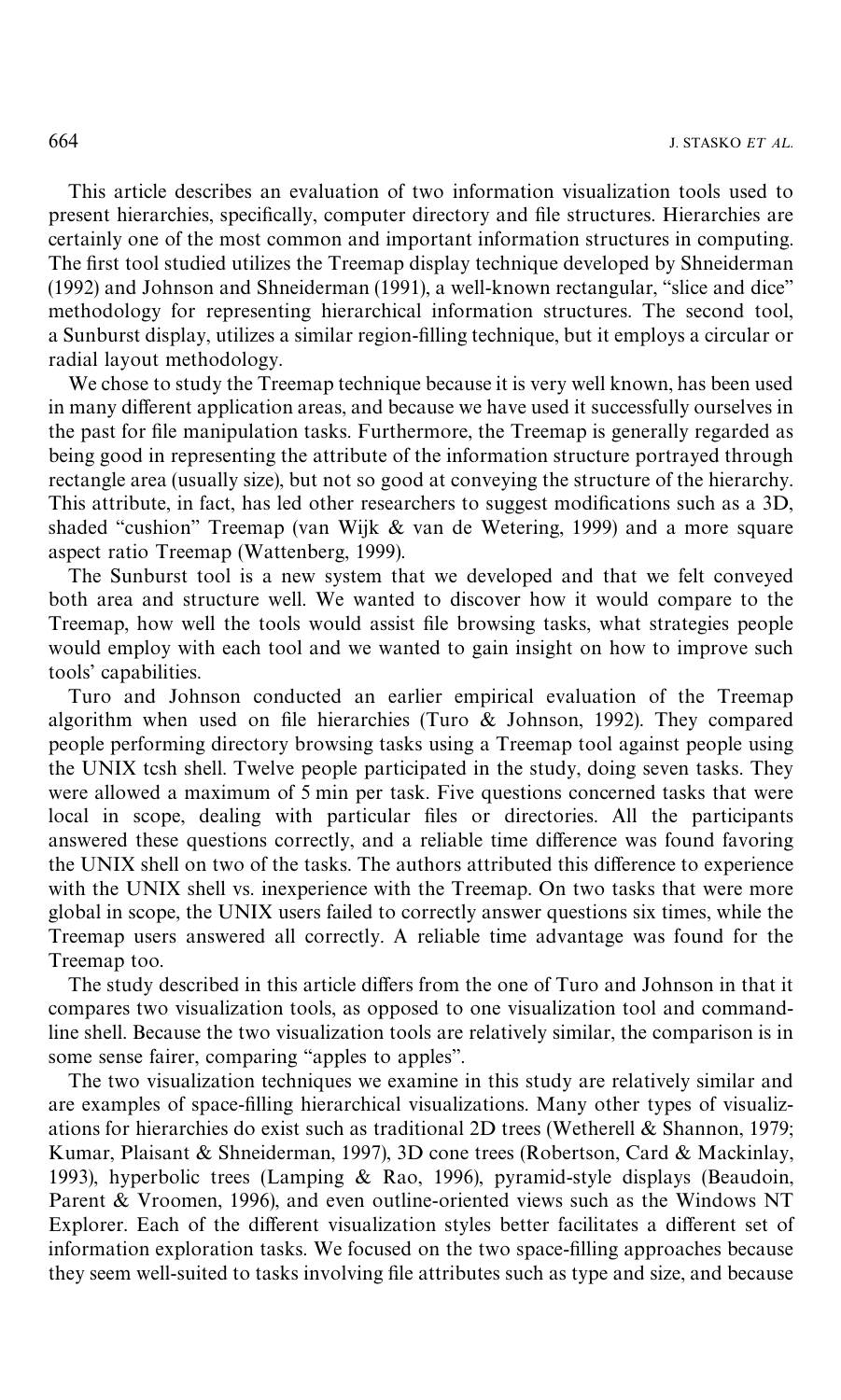<span id="page-2-0"></span>we wanted to create a manageable study carefully comparing these two related visualizations.

## **2. Visualization tools**

The first visualization tool employed in the experiment uses the rectangular, space-filling Treemap technique [\(Shneiderman, 1992\)](#page-27-0). We implemented the Treemap algorithm described in [Johnson and Shneiderman \(1991\)](#page-27-0) to build a file and directory browser for UNIX-based Sun workstations. The tool utilizes three windows: a control panel, a color legend window and the main file structure viewing window.

The main window is an  $800 \times 800$  pixel display devoted to depicting the Treemap structure, an example of which is presented later in [Figure 2.](#page-4-0) The presentation of directories and files proceeds by slicing out rectangular regions in alternating horizontal and vertical pieces. The area of a file/directory's rectangle corresponds precisely to its size. File types are colored according to a mapping we created that is presented in the legend window. For example, directories are white, postscript files yellow, executable files orange and so on. Whenever the user clicks once on a file or directory, its entire path is listed in the upper left of the window.<sup>†</sup> Double-clicking on a directory or file "refocuses" the display such that the selected directory or file is now the top or root of the display.

The control panel gives the user control of the basic interface options in the tool. One set of buttons controls which directory is the root or focus. Buttons exist for resetting back to the original hierarchy root directory or back up one directory to the parent of the current focus. Another set of buttons allow the user to vary the depth of files/directories shown from the root. The "Maximum" button is a convenient way to quickly jump to the maximum depth. The control panel also contains buttons for controlling alternative color renderings of files, namely one based on file age and a random mapping, but this functionality was unused in the experiment (i.e. participants were told not to use this feature since it was unrelated to their tasks). The legend and control panels are shown in [Figure 1](#page-3-0).

We used the Treemap (TM) algorithm variant in which no padding (borders) around directories is added. Most current Treemap implementations use borders, and while this can help convey structure, it can also use too much space and diminish the room for displaying the files. This may become problematic for larger directory structures as evident in our experiments, so we did not include it.

The Sunburst (SB) tool utilizes a similar space-filling visualization technique, but files and directories are laid out radially. The root or top directory being shown is at the center of the display. Successive levels of directories and files are drawn further away from the center. Each level is given equal width, but the circular angle swept out by a directory or file directly corresponds to its size. Thus, the size of any two files in the hierarchy can be compared via the angles they subtend. The absolute area of two "pie slices'' can be used only to compare sizes on the same level, however. An example of this visualization is shown in [Figure 3.](#page-5-0)

The Sunburst tool utilizes the same three windows as the Treemap tool. While developing the Sunburst, we learned of similar, independent, radial space-filling visualizations

- A mouse-over technique could be implemented instead, but that was not included for this experiment.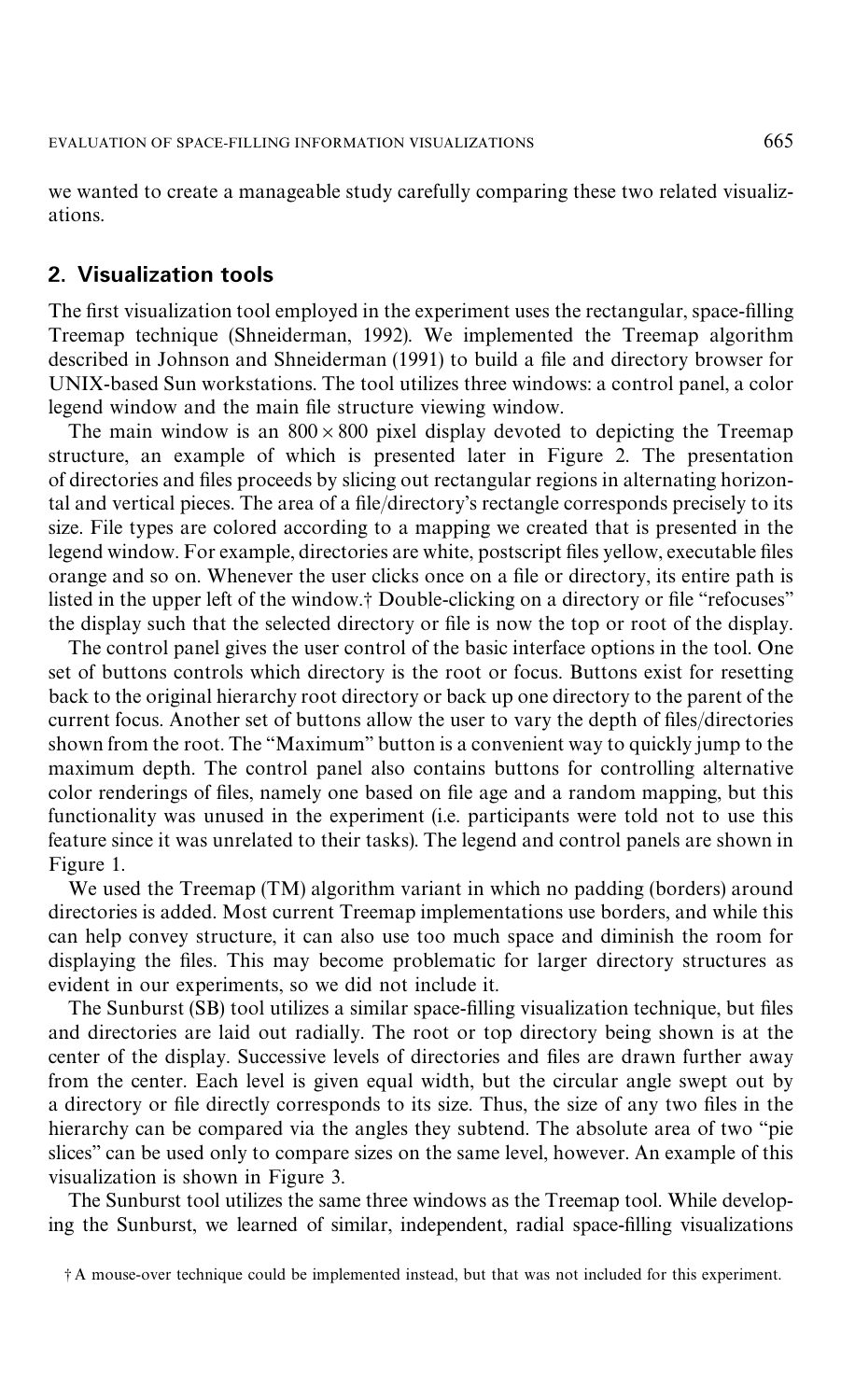<span id="page-3-0"></span>

FIGURE 1. Legend and control panel windows for the Treemap tool. Sunburst's are identical.

being created by [Chuah \(1998\)](#page-27-0) and [Andrews and Heidegger \(1998\)](#page-27-0). In general, this radial layout methodology is a well-known idea just now being utilized more broadly in information visualization tools. We take the number of systems using it as some evidence of the potential utility of the idea.

## **3. Experiment overview**

The goal of our study was to compare how the TM and SB tools would assist people in performing typical directory/file tasks. Each participant performed a series of tasks using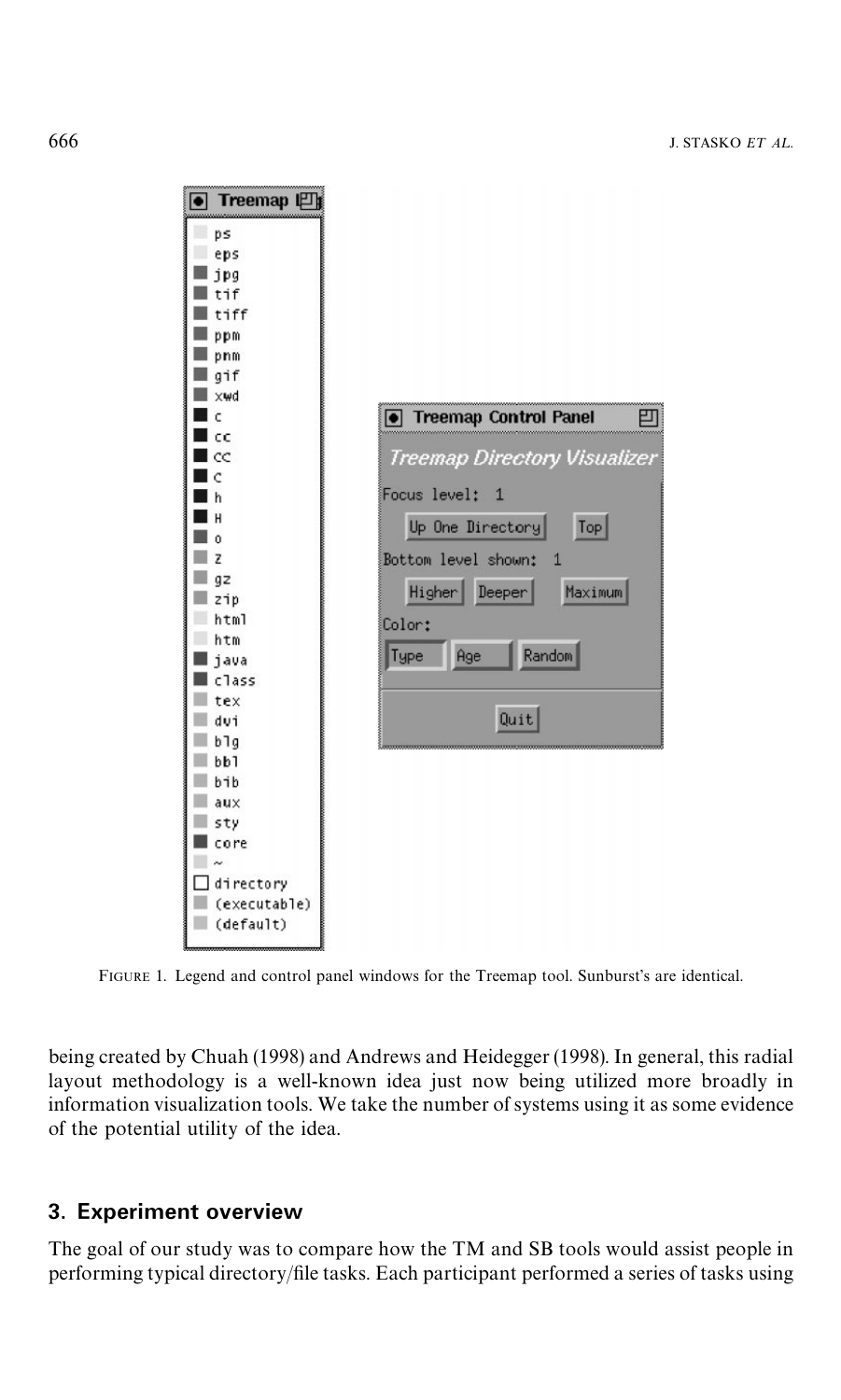<span id="page-4-0"></span>

FIGURE 2. Treemap depiction of file Hierarchy A.

both tools, but on different hierarchies in order to avoid any learning effects due to working on the same hierarchy twice. All of the tasks required a person to find or identify a particular file or directory, or to make a comparison of two files or directories.

Presumably, each tool has certain strengths that would aid users in carrying out different types of tasks. We hypothesize that the TM tool will be better for tasks involving file sizes, such as a comparison of sizes or finding the largest file, with respect to both accuracy and time. This is because the Treemap does not explicitly represent directories, thus providing more area for showing the sizes of files. With TM, the viewer may have to compare rectangles of different aspect ratios, and with SB the viewer must compare angular slices.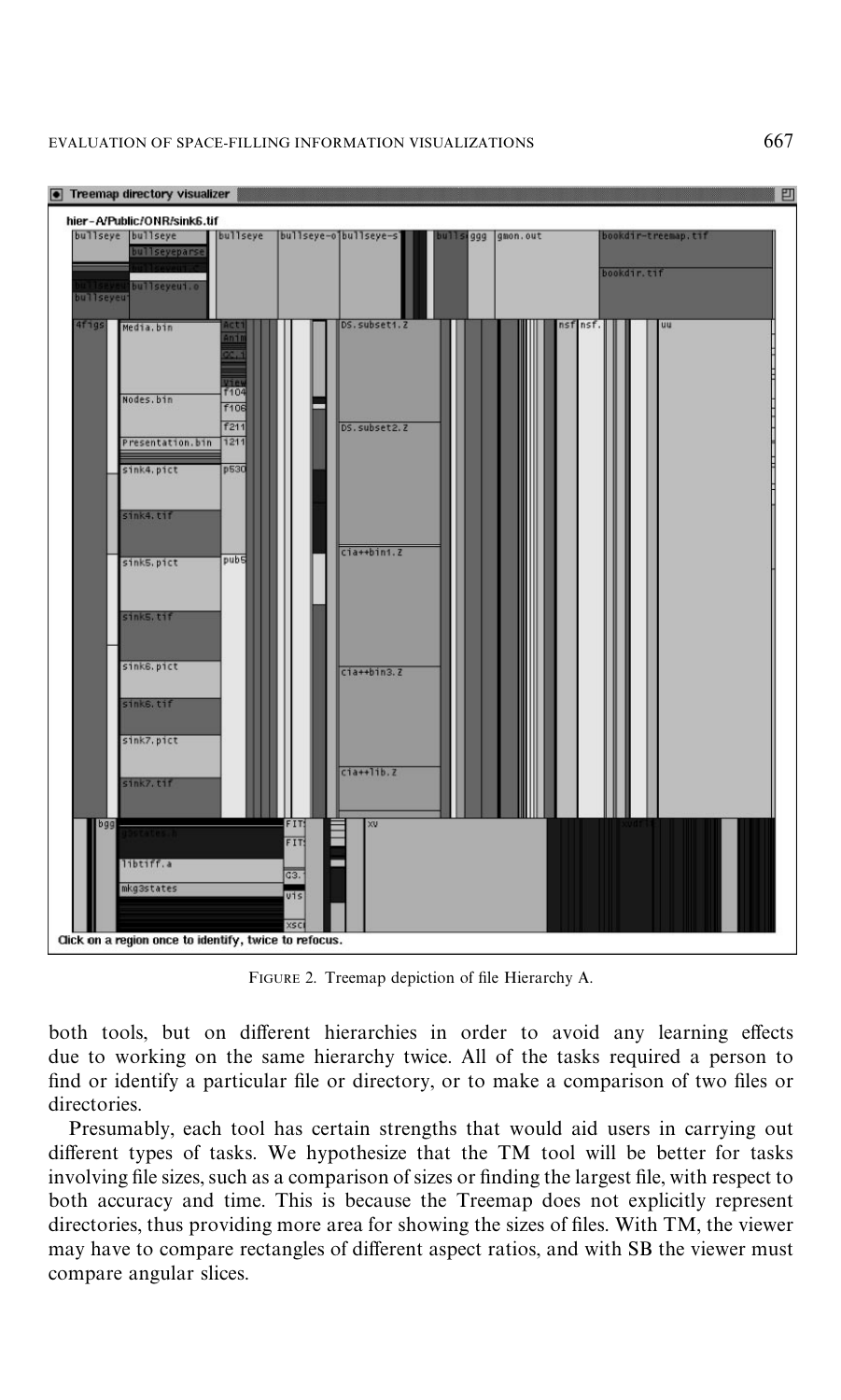<span id="page-5-0"></span>



FIGURE 3. Sunburst depiction of file Hierarchy A.

For search tasks such as finding a particular file somewhere in the directory structure, we predict that the SB tool will be better. This is because the SB does explicitly represent directories and its visualization appears to convey the structure of the file system more clearly.

The intent of the present research was to examine whether these presumed differences in the tools would translate into actual performance differences on a variety of tasks dealing with files and directories. We hoped the study would provide us with a better understanding of how such tools could be incorporated into a desktop environment and how to improve the functionality of the tools.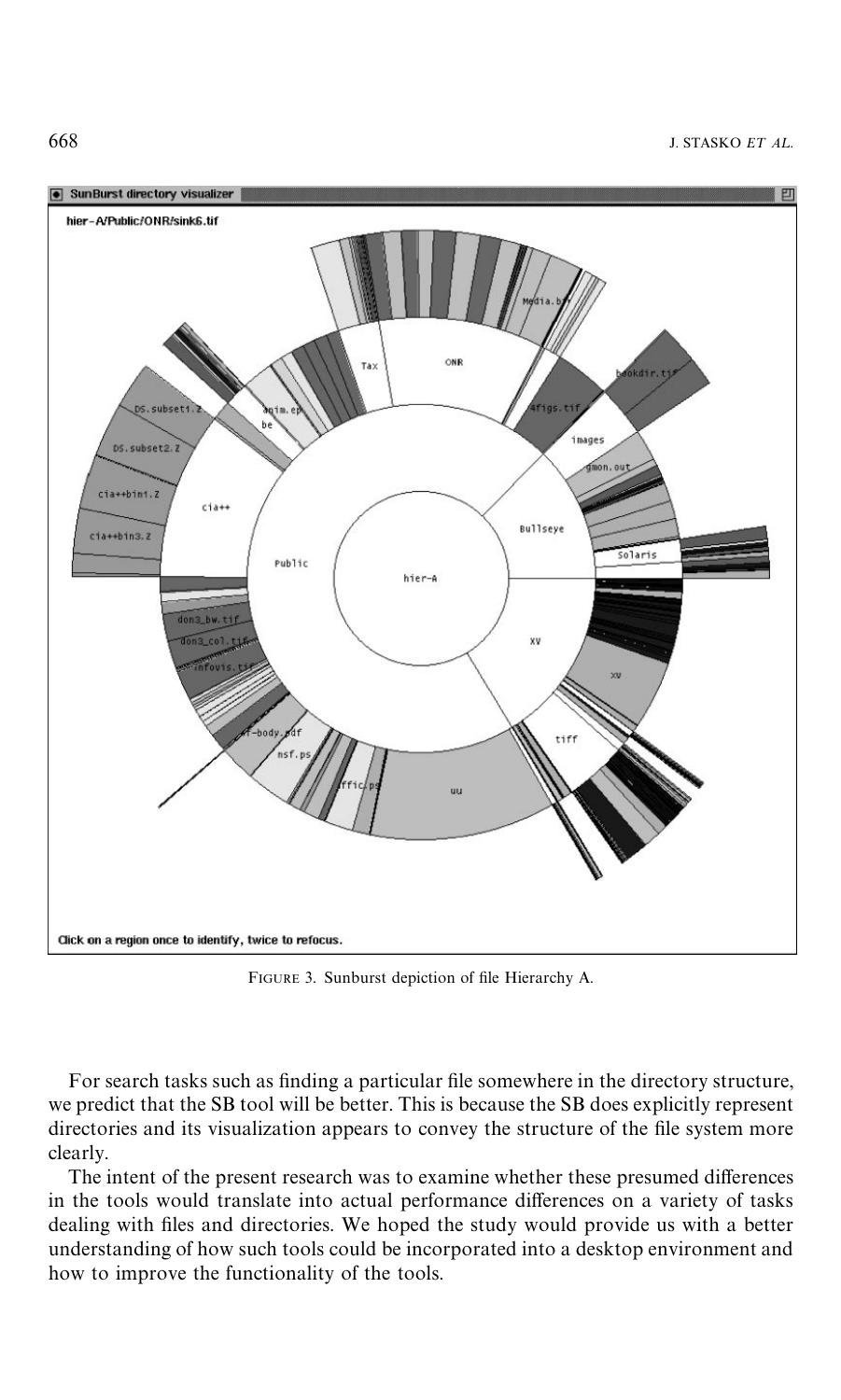## **4. Experiment 1**

#### 4.1. METHOD

*4.1.1. Participants*. Thirty-two students at the Georgia Institute of Technology participated in the experiment and were randomly assigned to the conditions described below. The students were primarily computer science majors, but students from other degree programs such as psychology or management also participated. Participants ranged from freshman and sophomore computer science majors taking their third computer science course to senior CS Ph.D. students completing their dissertation to Master's students from other disciplines taking a graduate human-computer interaction course. All participants had experience using computers and were familiar with the notions of files and directories. The notion of using such a visualization system to assist in file-related tasks was new to most of the participants, however.

*4.1.2. Materials*. Participants viewed the visualizations on a Sun SPARCstation workstation using the TM and SB visualization tools that we had created. Each task was read aloud to the participant as well as being written on a notecard for him or her to review.

*4.1.3. Procedure*. Each person began a session by learning how to use one of the two visualization tools. The person administering the session read through a prepared tutorial and showed the participant an example directory hierarchy on which the first visualization tool was running. The participant worked through a series of eight example tasks comparable to those used later in the actual study. The session proceeded only when the participant said he or she was comfortable with the system's visualization methodology and its user interface. After this training, the participant performed 16 tasks using the tool on a prepared hierarchy, and then completed a subjective questionnaire concerning that tool. This constituted phase 1 of a session.

Next, the participant trained on the second visualization tool and performed a comparable set of 16 tasks on a different hierarchy using the tool, again followed by a subjective questionnaire. This was phase 2 of a session. At the end of each session we administered a few general preference questions concerning both tools.

Participants' performance on each task was scored as correct or incorrect, with a maximum time limit of 60 s. If no answer was given in the allotted time, that task performance was labeled "timed out". We recorded if the task was accomplished correctly incorrectly or if the time expired with no answer given. We also noted the time taken to reply on both correct and incorrect responses.

In Experiment 1, we created and utilized two file hierarchies, called A and B, consisting of about 500 files and directories each. We used small sets of sample directories and files taken from our own personal file structures and combined them into one new, bigger hierarchy so that they would be typical examples of what a person would manipulate, as opposed to randomly generated "les. Also, we made the two hierarchies similar in depth, number of directories and overall structure.

We needed to create the two different hierarchies so that a person would interact with a different one for each of the two visualization tools. We varied the ordering and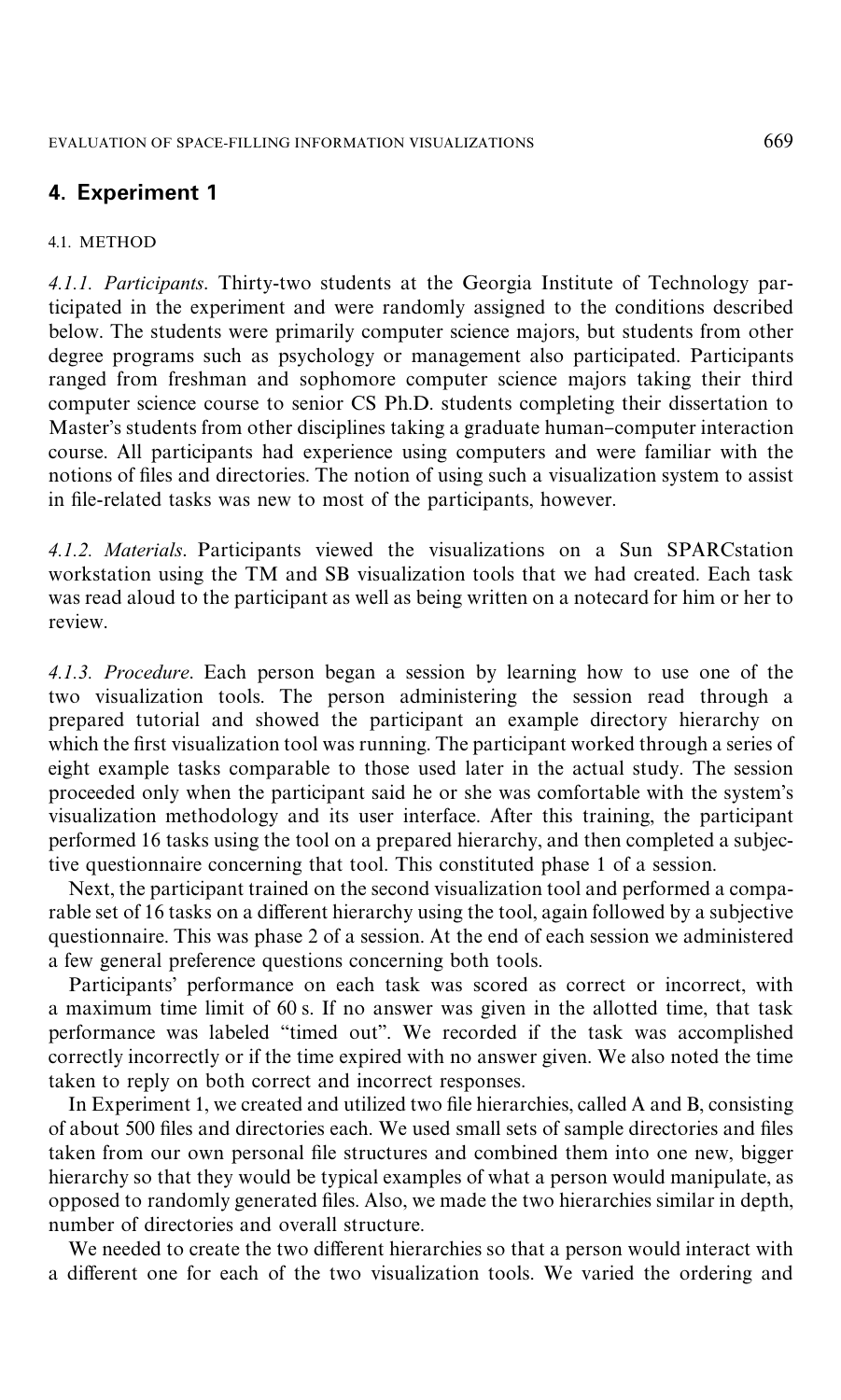| • Treemap directory visualizer<br>凹                                                                                                                      |
|----------------------------------------------------------------------------------------------------------------------------------------------------------|
| hier-B/docs/publs.html                                                                                                                                   |
| 007.au                                                                                                                                                   |
| All_Time_High.au                                                                                                                                         |
|                                                                                                                                                          |
| jpdc jpdc   macro-index<br>myrefs. nyrefs. N<br>pardebugpari<br>par<br>$_{.3.}$<br>multicol.doc<br>multicol.dvi<br>The_Living_Daylights.au               |
| sinki.jsink2.jpg<br>sink3.jpg<br>sinksink4.jpg<br>sinks.<br>daisy.au                                                                                     |
| xudocs.ps.Z<br>bigxv.j<br>xutitle.<br>gif <sub>89</sub><br>xpm.ps<br>epsf<br>21 B<br>H I                                                                 |
| . .<br>8 H                                                                                                                                               |
| fig1.tif                                                                                                                                                 |
| f1g10.t1f                                                                                                                                                |
|                                                                                                                                                          |
| fig9.tif<br>srgp.tar                                                                                                                                     |
| big big big big bullseye<br>bullseye-safe<br>bullseye log<br>test2<br>big1big1<br>test<br>test3<br>Click on a region once to identify, twice to refocus. |

FIGURE 4. Treemap depiction of file Hierarchy B.

conditions across all participants. More specifically, eight people used TM on A in phase 1 then SB on B in phase 2; eight used SB on A then TM on B; eight used TM on B then SB on A; and eight used SB on B then TM on A. The A and B directory structures used in the experiment are shown as depicted by both tools in [Figures 2](#page-4-0)-[5.](#page-8-0) Here, maximum depth is illustrated, showing all files and directories.

The 16 tasks performed using each tool can be grouped into 11 broad categories.

- Identify (name or point out) the largest and second largest files (Questions 1, 2).
- Identify the largest (size) directory  $(Q3)$ .
- Locate (point out) a file, given its entire path and name  $(Q4-7)$ .
- Locate a file, given only the file name  $(0.8, 9)$ .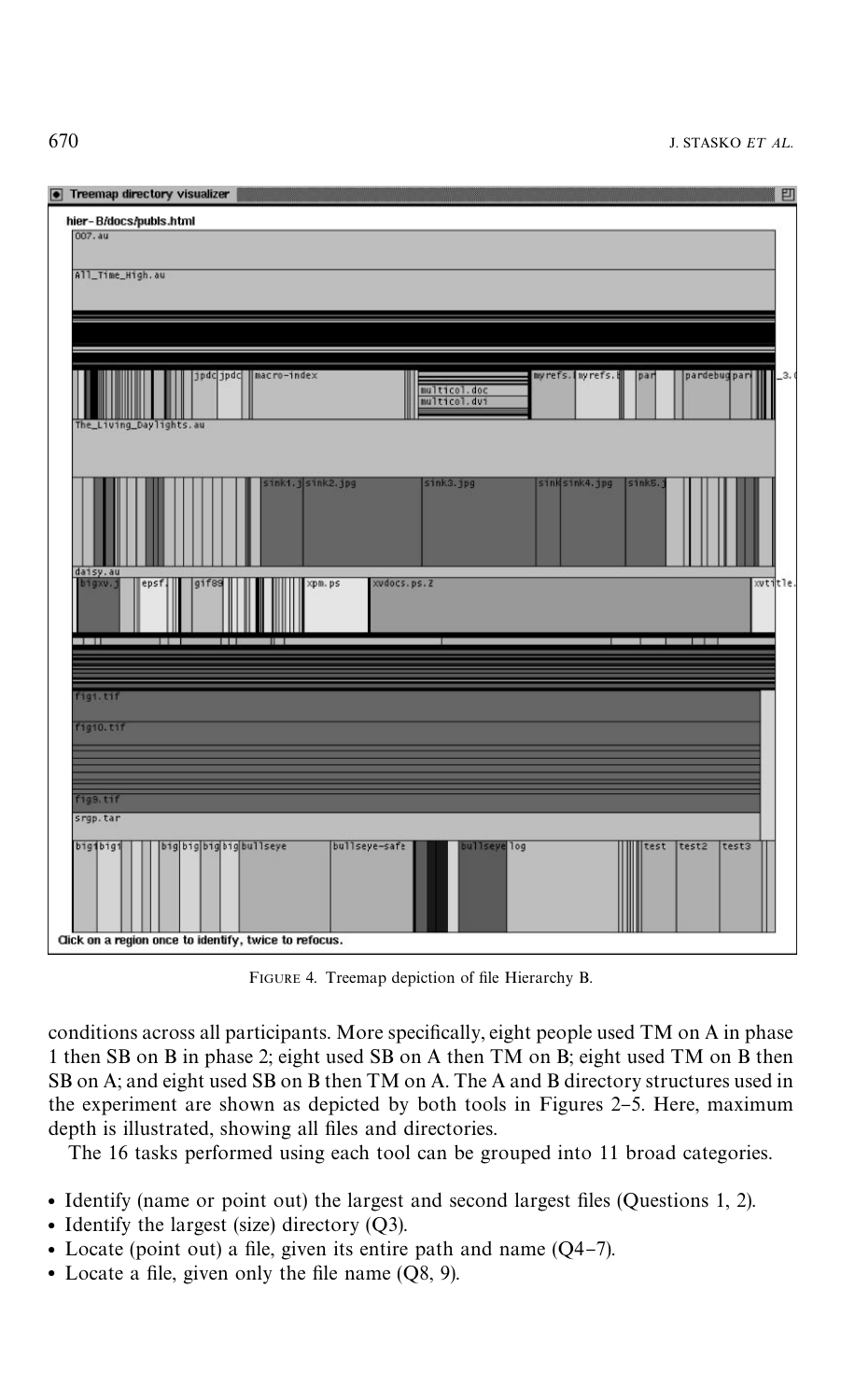#### <span id="page-8-0"></span>EVALUATION OF SPACE-FILLING INFORMATION VISUALIZATIONS 671



FIGURE 5. Sunburst depiction of file Hierarchy B.

- Identify the deepest subdirectory  $(Q10)$ .
- $\bullet$  Identify a directory containing files of a particular type (Q11).
- $\bullet$  Identify a file based on type and size, specifically, the largest file of a particular type (Q12).
- Compare two files by size and identify the larger  $(Q13)$ .
- $\bullet$  Locate two duplicated directory structures containing the same files (Q14).
- Compare two directories by size and identify the larger  $(Q15)$ .
- Compare two directories by number of files contained and identify the one with more (Q16).

We chose this set of tasks to be representative of typical operations that people perform with or on file systems. For instance, people look for the largest files when they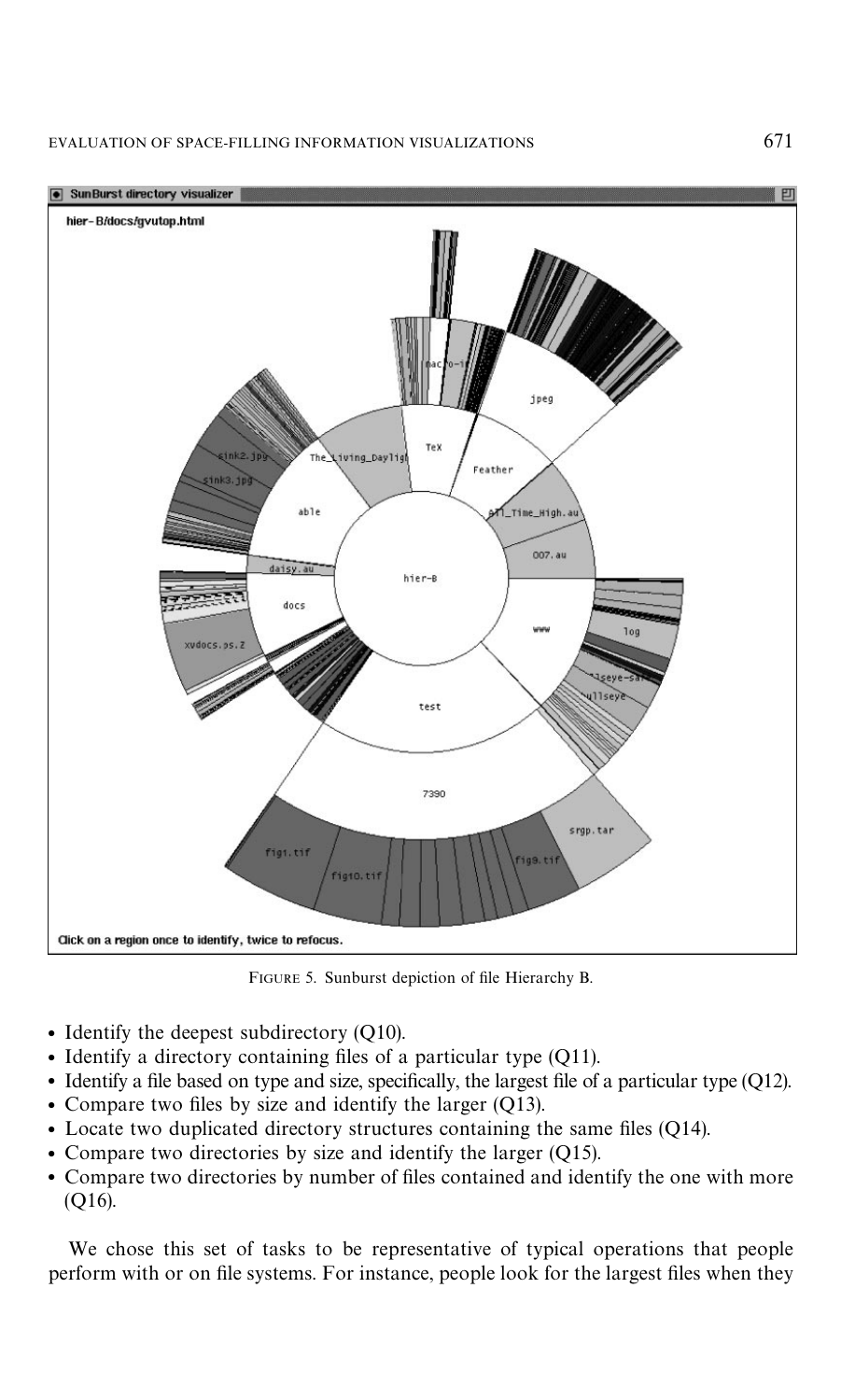are cleaning up and reclaiming space. Similar clean-up operations are often performed on duplicated directory structures, and clearly, the task of finding a particular file is used in many different activities.

Obviously, we had to identify particular files and/or directories to use in the actual tasks of the experiment. In doing so, we sought to create tasks that were challenging. For example, in designing a task comparing the sizes of two entities, we selected two files or directories that were relatively similar in size. On tasks  $4-7$ , file searches, we intentionally selected files at varying depths within the hierarchy.

At the start of each new task, we reset the visualization to be focused on the root directory with a displayed depth of one, thus making sure that each person started each task from the same point. At the end of each phase of a session, we administered a series of 15 Likert-style questions and four open-format opinion questions concerning the tool just used. At the very end of a session, we asked each participant which tool they preferred, why and to speculate on the two tools' potential utility.

4.1.4. Design. The within-subjects variables were tool (SB vs. TM), phase of tool (first or second set of 16 tasks), and hierarchy (A vs. B). The dependent measures were whether or not a task was done correctly and the time taken to do a task (for tasks that were done correctly).

#### 4.2. RESULTS AND DISCUSSION

The primary performance measure we wished to examine was the number of test questions participants correctly solved as a function of the tools participants used and whether the questions were part of the first or second set of 16 questions. Although the two hierarchies used in the experiment had similar numbers of files and directories, their structure and their constituent files' and directories' names and sizes did vary. Furthermore, preliminary analyses showed an effect on performance as a function of which hierarchy (A or B) participants worked on, so performance has been analysed separately for each hierarchy.

For total number correct on Hierarchy A, there was a main effect of tool (TM vs. SB),  $F(1, 28) = 22.78$ ,  $MSE = 5.33$ ,  $p = 0.048$ , but not of phase [performance on Hierarchy A when it was involved in the first set of 16 tasks vs. when it was involved in the second set of 16 tasks],  $F(1, 28) = 9.03$ ,  $p = 0.20$ . An examination of [Table 1](#page-10-0) indicates that participants were more successful using the SB tool compared to the TM tool. The interaction of tool and phase was not significant,  $F(1, 28) = 2.59$ ,  $p = 0.12$ , that is, neither tool showed an advantage in terms of improvement as a function of practice.

For total number correct on Hierarchy B, there was no main effect either of tool,  $F(1, 28) = 0.06$ ,  $MSE = 4.76$ ,  $p = 0.81$ , or phase,  $F(1, 28) = 0.06$ ,  $p = 0.81$ . The interaction of tool and phase was also not significant,  $F(1, 28) = 1.48$ ,  $p = 0.23$ .

To examine the data more closely, we considered participants' performance on a task by task basis. [Table 2](#page-11-0) presents the total number of correct completions as a function of tool, hierarchy, and phase, clustered by similar styles of tasks. The [Appendix](#page-28-0) includes a table with performance for each task individually.

One of our hypotheses was that TM would facilitate better performance on sizerelated tasks because it provides more room for each file's or directory's representation.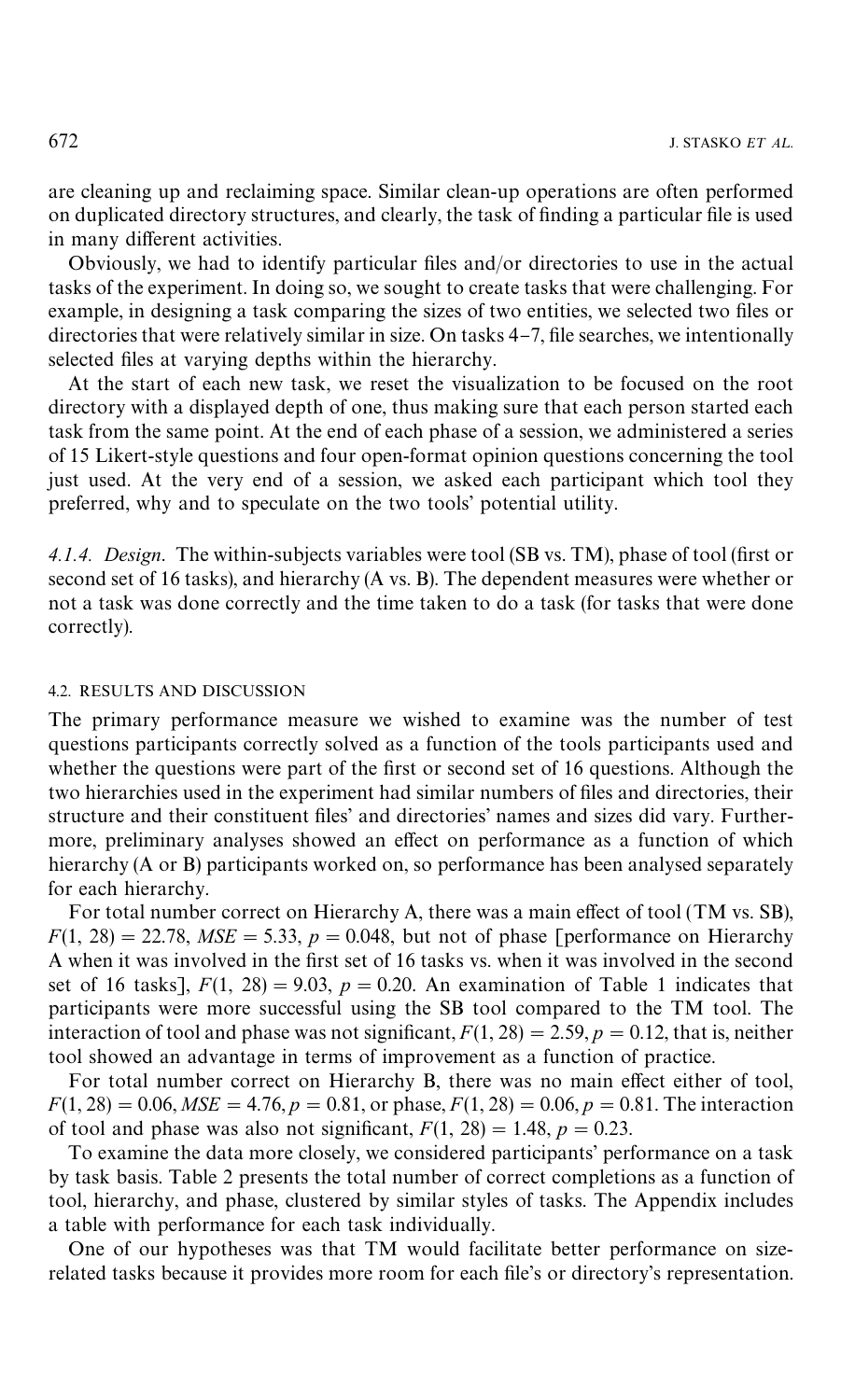| Hierarchy A                     |        |                        |                            | Hierarchy B                     |   |                         |                            |  |  |
|---------------------------------|--------|------------------------|----------------------------|---------------------------------|---|-------------------------|----------------------------|--|--|
| Tool                            | Phase  | Correct                |                            | Tool<br>Phase                   |   | Correct                 |                            |  |  |
| $TM (n = 8)$<br>SB $(n=8)$      | 1<br>2 | 9.88<br>12.88<br>12.25 | (3.23)<br>(1.96)<br>(1.75) | $TM (n = 8)$<br>SB $(n=8)$      | 2 | 11.50<br>10.38<br>10.75 | (2.14)<br>(1.69)<br>(2.77) |  |  |
| $TM (n = 8)$<br>SB $(n=8)$      | 2      | 12.63                  | (2.00)                     | $TM (n = 8)$<br>SB $(n=8)$      | 2 | 11.50                   | (2.00)                     |  |  |
| TM (collapsed across)<br>phase) |        | 11.06                  | (2.79)                     | TM (collapsed across)<br>phase) |   | 11.13                   | (2.42)                     |  |  |
| SB (collapsed across)<br>phase) |        | 12.75                  | (1.91)                     | SB (collapsed across)<br>phase) |   | 10.94                   | (1.88)                     |  |  |

<span id="page-10-0"></span>TABLE 1 *Total number of tasks successfully completed as a function of tool, hierarchy and phase in Experiment 1* (*maximum*  $= 16$ ; *standard deviations in parentheses*)

Looking at the data, however, this hypothesis is not supported. Six tasks  $(1-3, 12, 13)$ and 15) involved some form of size assessment or comparison. Participants using SB performed just as well or better than those using TM on virtually all these tasks. Our intuition about TM supporting size assessment better than SB did not appear to hold.

We believed that SB would facilitate better performance on structure-related tasks, those that involved searching across the directory structure to assess different attributes. While all 16 tasks in some way involved finding files or directories, tasks 4-9 were explicit search-for-file tasks. Performance on these tasks generally was better with SB on Hierarchy A, but this was reversed on Hierarchy B where TM users performed better. Our intuition about SB being better in this respect was not strongly supported.

In addition to task performance, we also tracked and evaluated time to complete tasks. In particular, we analysed the average completion times per task on correctly answered tasks. We include only correctly completed tasks because we want to assess valid, successful performance with the tools. Furthermore, incorrect responses may have been quick guesses or based on some misunderstanding of the visualization.

To perform a statistical analysis of correct completion times, a standardized time to complete each task was calculated. That is, given that the average time for each task varied quite a bit from task to task (which is not surprising given that the tasks were of varying difficulty and complexity), a standardized time was calculated by subtracting the average time on that task (collapsed across phase and tool but not hierarchy since hierarchies are analysed separately) from the participant's time on that task and dividing the result by the standard deviation. Thus, for instance, a participant who took exactly the average time for the task would have a standardized time of 0 for that task. A participant who took two standard deviations shorter than the average for a task would have a standardized time of  $-2.0$  for that task. This approach allowed us to then calculate an average standardized time across all (successfully completed) tasks.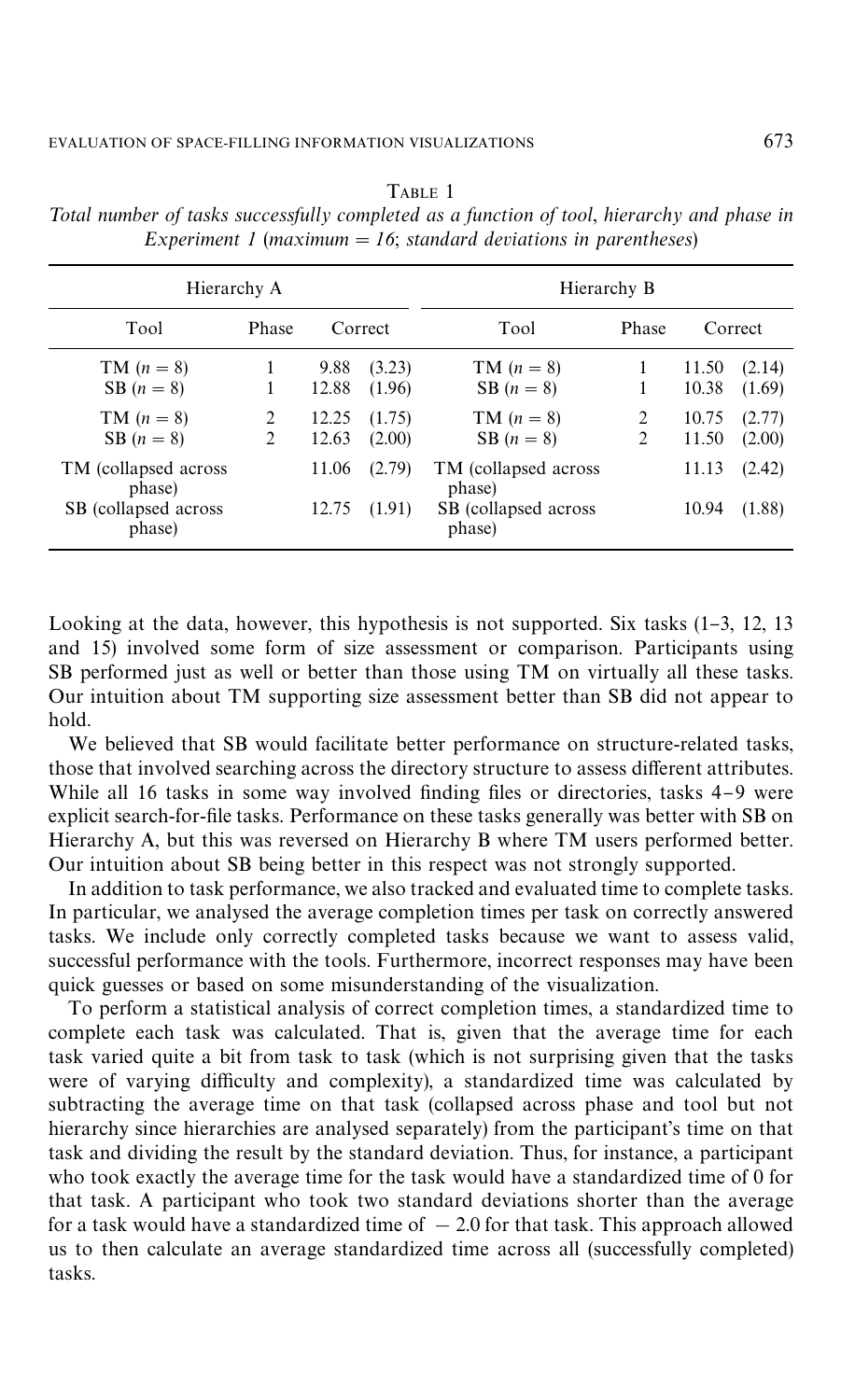|                                      |     |           |                      | Hierarchy A |               |                      |     |           | Hierarchy B |                |               |                |
|--------------------------------------|-----|-----------|----------------------|-------------|---------------|----------------------|-----|-----------|-------------|----------------|---------------|----------------|
| Tool<br>Phase                        | TМ  | <b>SB</b> | TМ<br>$\overline{c}$ | SB<br>2     | TМ<br>$1 + 2$ | <b>SB</b><br>$1 + 2$ | TМ  | <b>SB</b> | TМ<br>2     | <b>SB</b><br>2 | TМ<br>$1 + 2$ | SB.<br>$1 + 2$ |
| 1–3. Find largest files or dir       | 6.0 | 7.7       | 6.7                  | 7.7         | 12.7          | 15.3                 | 4.7 | 4.0       | 4.0         | 6.0            | 8.7           | 10.0           |
| $4-7$ . Find file via path           | 6.3 | 7.0       | 7.0                  | 7.5         | 13.3          | 14.5                 | 7.5 | 6.8       | 7.0         | 6.5            | 14.5          | 13.3           |
| 8–9. Find file via name              | 2.5 | 6.0       | 5.5                  | 5.5         | 8.0           | 11.5                 | 7.5 | 6.0       | 8.0         | 7.5            | 15.5          | 13.5           |
| 10. Find deepest dir                 | 5.0 | 8.0       | 7.0                  | 8.0         | 12.0          | 16.0                 | 8.0 | 8.0       | 6.0         | 7.0            | 14.0          | 15.0           |
| 11. Find dir contents                | 7.0 | 8.0       | 8.0                  | 7.0         | 15.0          | 15.0                 | 8.0 | 7.0       | 7.0         | 7.0            | 15.0          | 14.0           |
| 12. Find via size and type           | 6.0 | 7.0       | 5.0                  | 5.0         | 11.0          | 12.0                 | 8.0 | 7.0       | 5.0         | 7.0            | 13.0          | 14.0           |
| 13,15. Compare files/dirs<br>by size | 4.5 | 4.5       | 6.0                  | 6.0         | 10.5          | 10.5                 | 1.5 | 2.0       | 2.5         | 2.0            | 4.0           | 4.0            |
| 14. Find duplicate dirs              | 1.0 | 2.0       | 0.0                  | 1.0         | 1.0           | 3.0                  | 0.0 | 2.0       | 1.0         | 2.0            | 1.0           | 4.0            |
| 16. Compare dirs by contents         | 4.0 | 6.0       | 7.0                  | 4.0         | 11.0          | 10.0                 | 6.0 | 6.0       | 6.0         | 6.0            | 12.0          | 12.0           |

<span id="page-11-0"></span>TABLE 2 Average number of participants completing tasks or sets of tasks successfully as a function of tool, hierarchy and phase in Experiment 1. Maximum = 8 for all columns except the  $1 + 2$  columns where maximum = 16

*Note*: For each set of tasks (e.g. 1-3 "Find largest files or dir"), the \*total\* number of successful completions for each task was summed and then divided by the number of tasks that make up the set. Thus, for each set, the average number of successful completions would have <sup>a</sup> maximum of 8.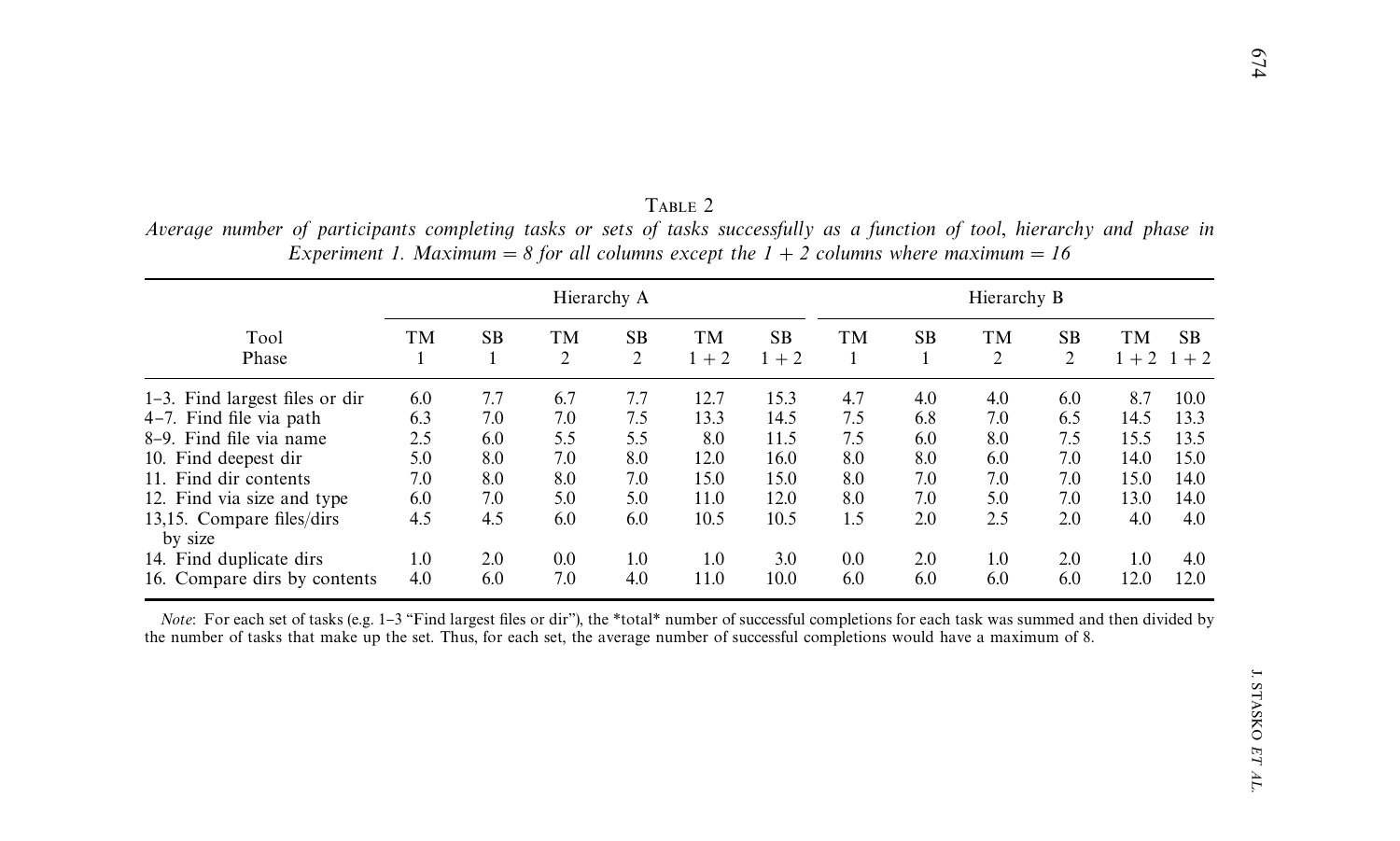Using this approach, the following standardized average times were observed:

|       | <b>Hierarchy A</b> |     |                           |       | Hierarchy B |                 |                          |
|-------|--------------------|-----|---------------------------|-------|-------------|-----------------|--------------------------|
| TM1   | SB1 -              | TM2 | SB <sub>2</sub>           | TM1   | SB1         | TM <sub>2</sub> | SB <sub>2</sub>          |
| 0.391 |                    |     | $-0.031$ $0.055$ $-0.177$ | 0.088 |             |                 | $0.034$ $0.147$ $-0.143$ |

For Hierarchy A there was no reliable effect of tool  $[F(1, 28) = 1.77, MSE = 0.262$ ,  $p = 0.19$ ], phase  $[F(1, 28)] = 3.26$ ,  $p = 0.082$ ], or their interaction  $[F(1, 28)] = 0.27$ ,  $p = 0.61$ ] although the means suggest a trend towards faster performance with the SB tool.

For Hierarchy B there was no reliable effect of tool  $[F(1, 28) = 1.25, MSE = 0.190$ ,  $p = 0.27$ ], phase  $[F(1, 28) = 0.15, p = 0.70]$ , or their interaction  $[F(1, 28) = 0.59,$  $p = 0.45$ ] although the means suggest a trend towards faster performance with the SB tool.

Now let us turn our attention to time data with respect to specific types of tasks. Below we examine the task timing results as they relate to our hypotheses about the tools. In the Appendix, we include a table listing average successful completion times for all individual tasks in the experiment.

We hypothesized that TM would afford better performance on file size-related tasks. While this was not borne out for correct task completions (SB users actually performed slightly better), it did generally follow with respect to completion times. The trend was for participants using TM to respond to size-related tasks more quickly as shown in Table 3.

On tasks that involved a participant finding a particular file, we felt that SB would be better because of its explicit structure representation. [Table 4](#page-13-0) shows the time results for tasks 4–9 that involved such search tasks. A small trend favored faster performance with SB, but the results were relatively consistent across the two tools.

Finally, a number of the later tasks in a session involved directory-related operations such as finding the deepest directory, finding a directory based on particular contents or comparing two directories. [Table 5](#page-13-0) shows the time results for these tasks. Note how

Hierarchy A Hierarchy B Tool TM SB TM SB TM SB TM SB Phase 1 1 2 2 1 1 2 2 1. Find largest file 11.6 (5) 20.7 (7) 11.2 (6) 12.7 (7) 15.2 (4) 20.7 (3) 18.0 (4) 18.2 (5) 2. Find second 10.3 (6) 18.9 (8) 17.5 (6) 14.0 (8) 9.0 (4) 18.3 (3) 14.7 (3) 15.2 (5)  $9.0$  (4) 18.3 (3) largest file<br>3. Find largest 3. Find largest 13.3 (7) 15.1 (8) 12.9 (8) 11.9 (8) 16.7 (6) 25.3 (6) 18.8 (5) 19.8 (8) directory 13. Compare files 54.0 (3) 51.8 (4) 37.8 (5) 47.5 (4) 41.0 (1) - (0) 59.0 (1) 47.0 (2) by size

TABLE 3

| Average completion times in seconds (for correct responses only) for file size-related tasks |
|----------------------------------------------------------------------------------------------|
| as a function of tool, hierarchy and phase in Experiment 1. Number of correct responses per  |
| condition indicated in parentheses                                                           |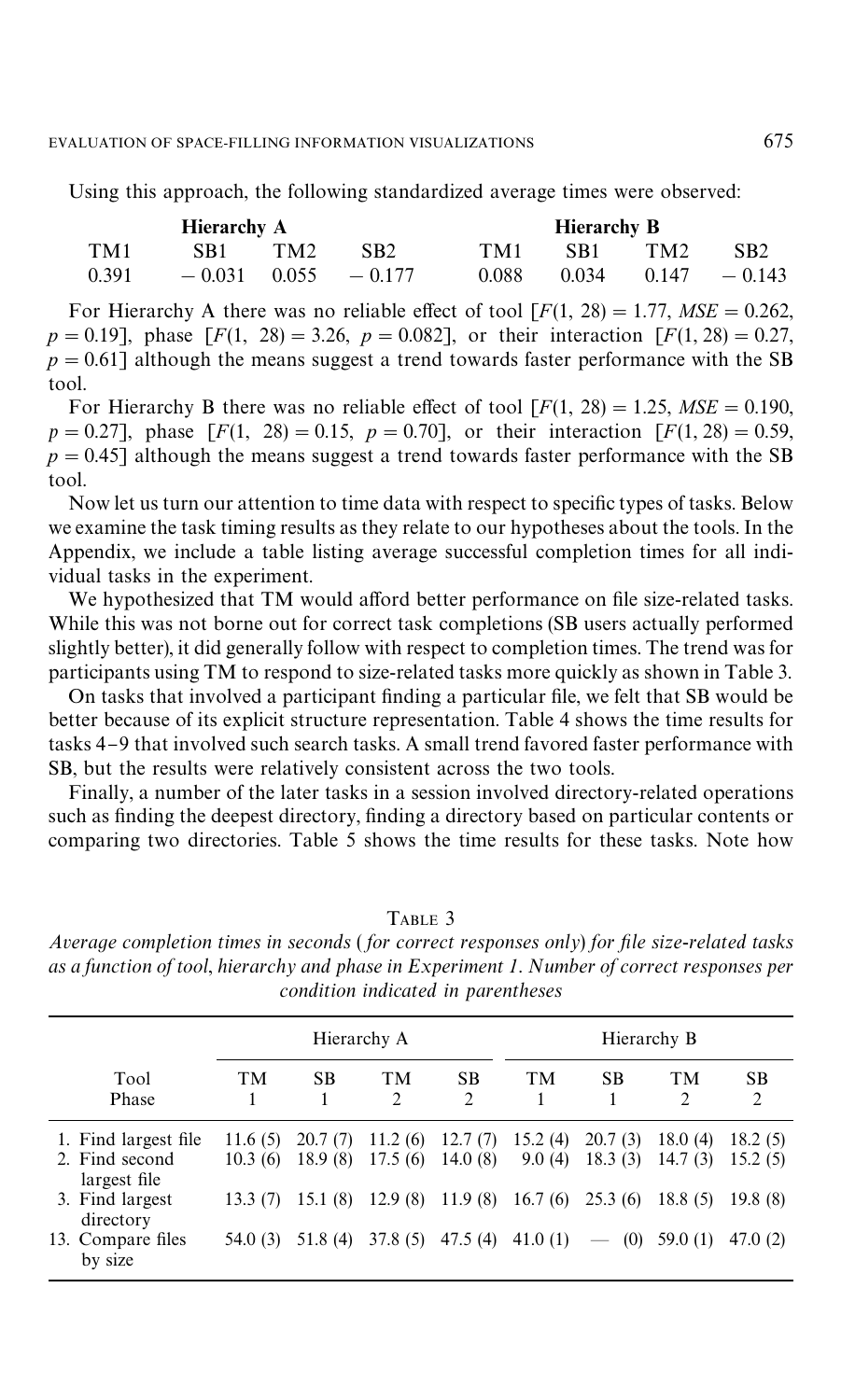## TABLE 4

<span id="page-13-0"></span>

| Average completion times in seconds (for correct responses only) for file-finding tasks in |  |  |                                                         |  |  |  |
|--------------------------------------------------------------------------------------------|--|--|---------------------------------------------------------|--|--|--|
|                                                                                            |  |  | Experiment 1 as a function of tool, hierarchy and phase |  |  |  |

|                                                                                                                                                                       |                                           |                                                                 | Hierarchy A                                                    |                                                                 |                                                                |                                                                | Hierarchy B                                                     |                                                                  |
|-----------------------------------------------------------------------------------------------------------------------------------------------------------------------|-------------------------------------------|-----------------------------------------------------------------|----------------------------------------------------------------|-----------------------------------------------------------------|----------------------------------------------------------------|----------------------------------------------------------------|-----------------------------------------------------------------|------------------------------------------------------------------|
| Tool<br>Phase                                                                                                                                                         | TМ                                        | SB                                                              | TМ<br>$\mathfrak{D}$                                           | <b>SB</b><br>2                                                  | TМ                                                             | <b>SB</b>                                                      | TM<br>2                                                         | <b>SB</b><br>$\mathcal{L}$                                       |
| 4. Find file via path<br>5. Find file via path<br>6. Find file via path<br>7. Find file via path<br>8. Find file via name 33.5 (2)<br>9. Find file via name $22.0(3)$ | 29.0(7)<br>28.7(7)<br>27.6 (8)<br>36.0(3) | 26.0(6)<br>15.1(8)<br>17.4 (8)<br>24.8(6)<br>33.0(6)<br>16.0(6) | 22.5(8)<br>21.1(8)<br>20.1(8)<br>36.0(4)<br>37.8(4)<br>28.6(7) | 27.6 (8)<br>19.1(7)<br>16.1(8)<br>30.7(7)<br>39.5(4)<br>16.3(7) | 32.6(8)<br>26.2(8)<br>26.6(8)<br>27.7(6)<br>15.6(8)<br>28.1(7) | 35.0(6)<br>27.2(8)<br>21.9(8)<br>25.8(5)<br>26.6(5)<br>36.0(7) | 27.3 (6)<br>29.5(8)<br>22.7(8)<br>26.8(6)<br>21.3(8)<br>28.3(8) | 27.5 (6)<br>20.6(8)<br>21.6(7)<br>23.6(5)<br>23.7(7)<br>29.4 (8) |

TABLE 5

*Average completion times in seconds* ( *for correct responses only*) *for directory attributerelated tasks in Experiment 1 as a function of tool*, *hierarchy and phase*

|                                                                                                                           |                                |                                          | Hierarchy A                              |                                          | Hierarchy B                               |                                          |                                          |                                          |  |
|---------------------------------------------------------------------------------------------------------------------------|--------------------------------|------------------------------------------|------------------------------------------|------------------------------------------|-------------------------------------------|------------------------------------------|------------------------------------------|------------------------------------------|--|
| Tool<br>Phase                                                                                                             | TМ                             | <b>SB</b>                                | TM<br>$\mathfrak{D}$                     | <b>SB</b><br>2                           | <b>TM</b>                                 | <b>SB</b>                                | TМ<br>2                                  | <b>SB</b><br>$\mathfrak{D}$              |  |
| 10. Find deepest dir<br>11. Find dir contents $28.3(7)$<br>15. Compare dirs<br>by size<br>16. Compare dirs<br>by contents | 19.4(5)<br>26.5(6)<br>31.8 (4) | 21.9(8)<br>15.6(8)<br>29.2(5)<br>31.8(6) | 25.6(7)<br>19.9(8)<br>26.7(7)<br>38.6(7) | 20.2(8)<br>14.3(7)<br>24.9(8)<br>23.5(4) | 28.5(8)<br>23.1(8)<br>35.0(2)<br>24.5 (6) | 15.5(8)<br>22.4(7)<br>22.5(4)<br>21.5(6) | 20.5(6)<br>27.3(7)<br>34.8(4)<br>29.8(6) | 14.2(7)<br>20.6(7)<br>30.5(2)<br>20.2(6) |  |

performance with SB was faster for the clear majority of these tasks. The explicit SB representation of directories may have been facilitating the difference noted here.

While the results from Experiment 1 suggest that the Sunburst tool might be more effective overall compared to the Treemap tool, the tasks were performed on relatively small hierarchies. In order to begin an examination of the generality of the findings, Experiment 2 used the same styles of tasks as in Experiment 1 but with larger hierarchies.

## **5. Experiment 2**

### 5.1. METHOD

*5.1.1. Participants*. Twenty-eight students from the Georgia Institute of Technology participated in Experiment 2. These students had the same varied backgrounds as those in Experiment 1.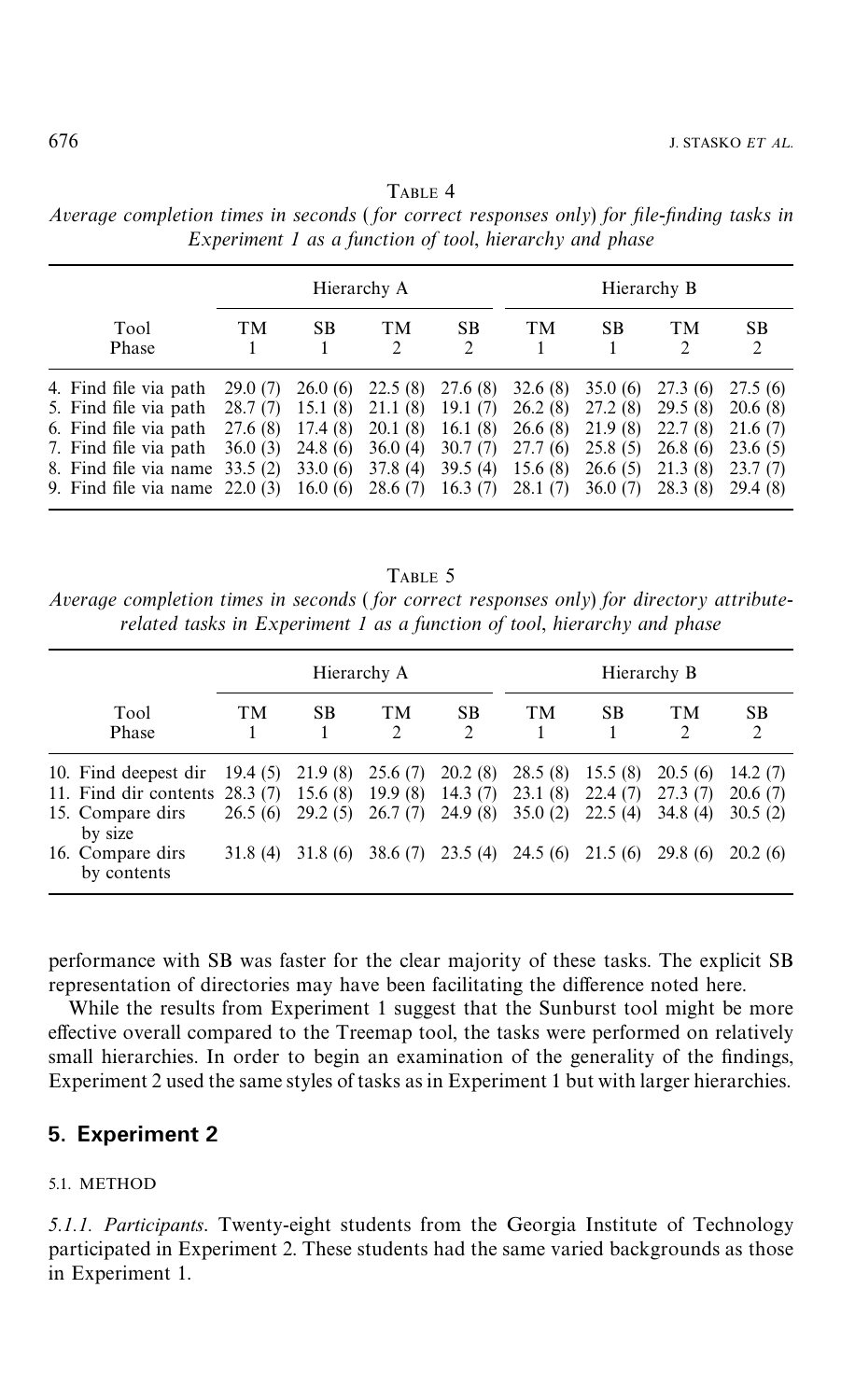#### EVALUATION OF SPACE-FILLING INFORMATION VISUALIZATIONS 677

*5.1.2. Materials*. Experiment 2 utilized the same workstation and task styles as did Experiment 1. The same visualization systems were used as well to display the file hierarchies. The only difference was the file hierarchies themselves. More speci-fically, we created two new, larger and deeper A and B file hierarchies, each consisting of about 3000 files and directories, roughly six times larger than those of Experiment 1. As in Experiment 1, we built the two directory structures using sample files and directories from our own personal systems, and we made them roughly equivalent in structure and depth.

Figures  $6-9$  $6-9$  present the two directory structures as seen in each tool when the hierarchy is expanded to maximum depth.



FIGURE 6. Treemap depiction of file Hierarchy A.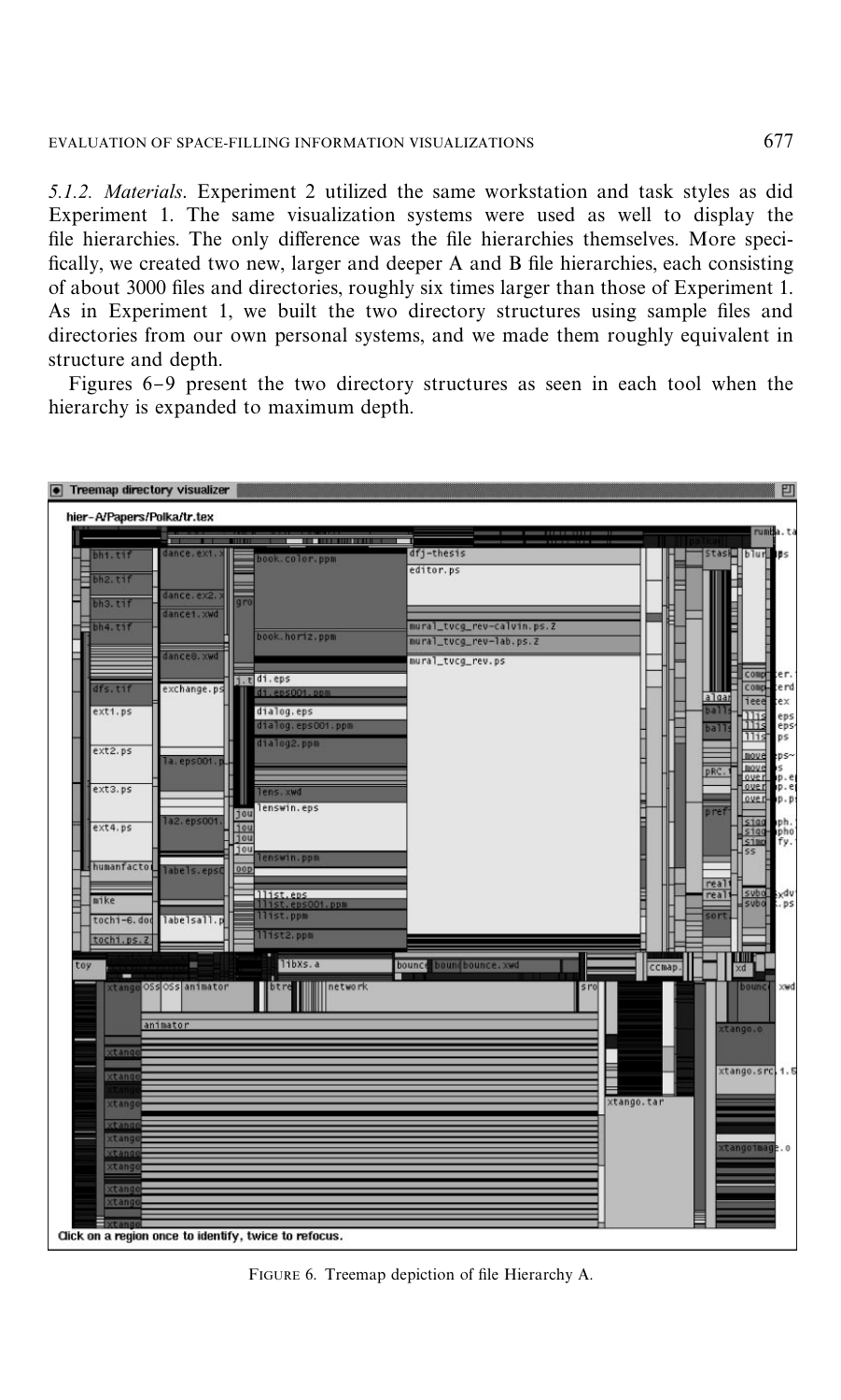

FIGURE 7. Sunburst depiction of file Hierarchy A.

*5.1.3. Procedure*. The procedure for Experiment 2 was identical to that of Experiment 1.

*5.1.4. Design*. The design was the same as in Experiment 1.

### 5.2. RESULTS AND DISCUSSION

As in Experiment 1, the primary performance measure we wished to examine was the number of test questions participants correctly solved as a function of the tools participants used and whether the questions were part of the first or second set of 16 questions. Once again, preliminary analyses showed an effect on performance as a function of which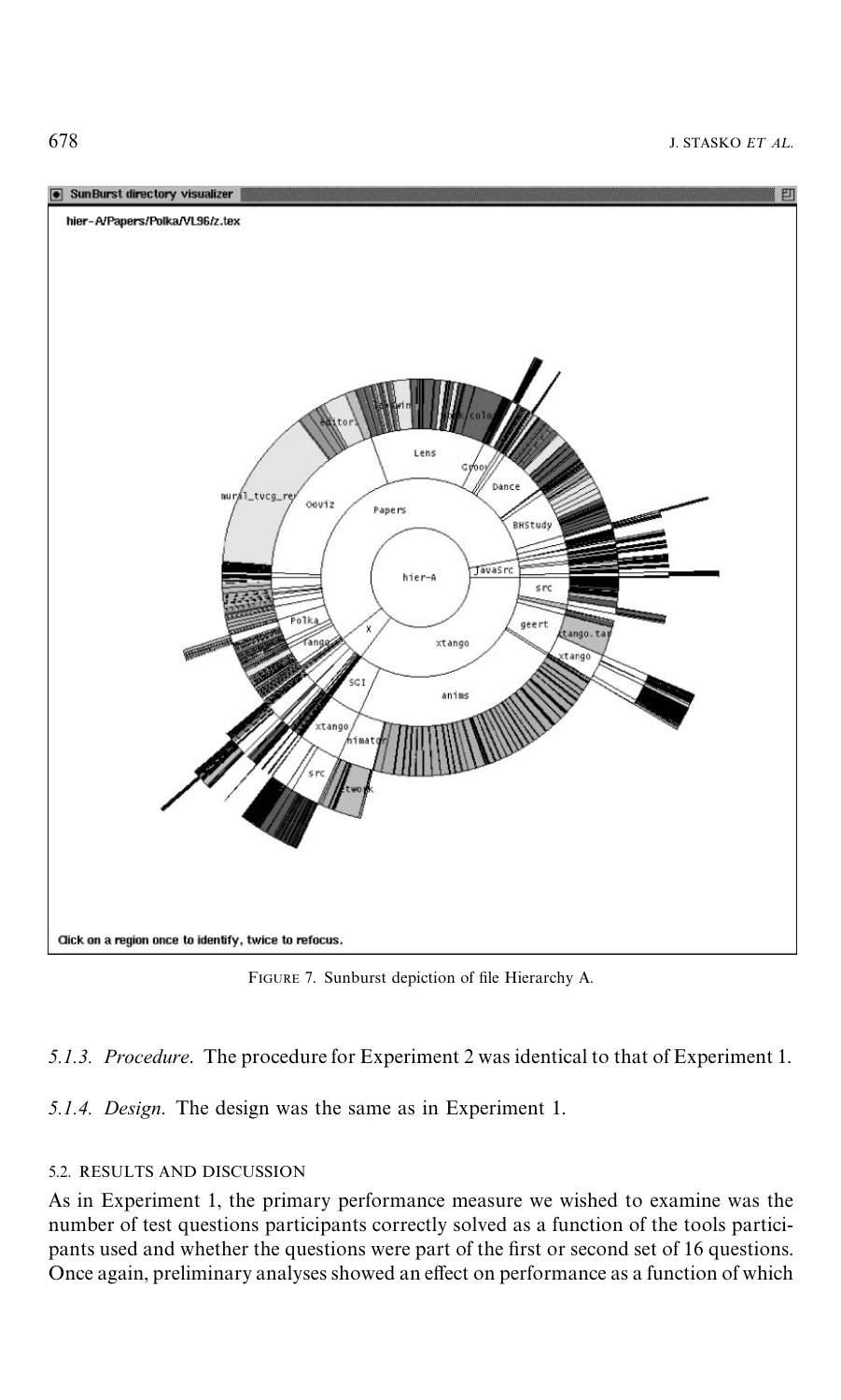#### EVALUATION OF SPACE-FILLING INFORMATION VISUALIZATIONS 679



FIGURE 8. Treemap depiction of file Hierarchy B.

hierarchy participants worked on, so performance has been analysed separately for the A and B hierarchies.

For total number correct on Hierarchy A, there was no reliable main effect of tool, *F*  $(1, 24) = 3.07$ ,  $MSE = 2.62$ ,  $p = 0.093$ , or phase,  $F(1, 24) = 3.94$ ,  $p = 0.059$ . However, the interaction of tool and phase was reliable,  $F(1, 24) = 18.89, p = 0.013$ . An examination of [Table 6](#page-18-0) indicates that while performance with SB stayed relatively stable from the first set of tasks to the second, performance with TM was relatively poor if it was the tool used in the initial phase but was comparable to SB if it was the tool used in the second phase (i.e. after the participant had gained experience first with the SB tool). This suggests that perhaps SB was easier to learn initially while the TM tool may have had some steeper learning costs.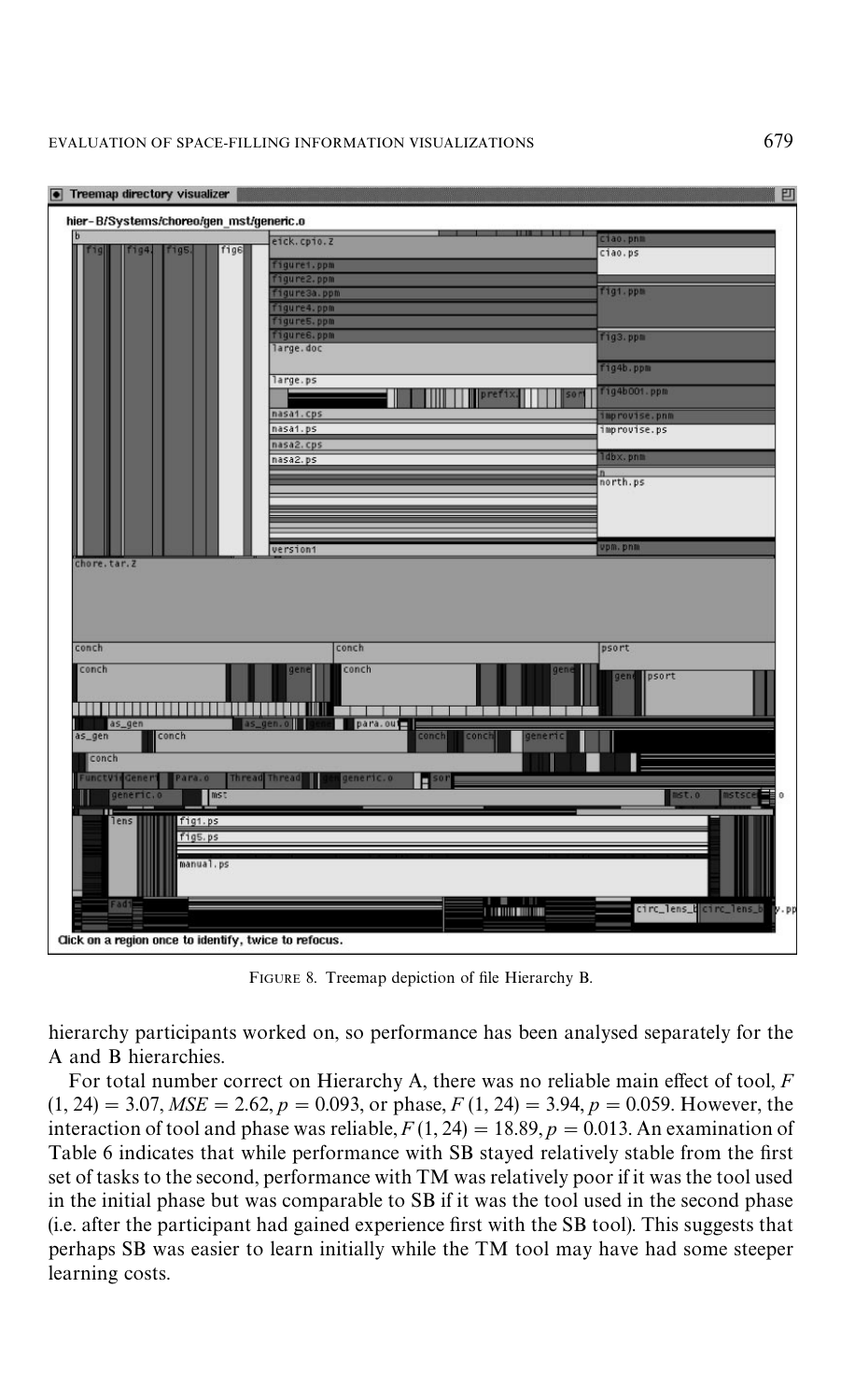<span id="page-17-0"></span>

FIGURE 9. Sunburst depiction of file Hierarchy B.

For total number correct on Hierarchy B, there again was no reliable effect of tool,  $F(1, 24) = 3.46$ ,  $MSE = 4.55$ ,  $p = 0.075$ , or phase,  $F(1, 24) = 2.27$ ,  $p = 0.14$ . The interaction of tool and phase was also not significant,  $F(1, 24) = 2.84$ ,  $p = 0.11$  although the direction of the means is the same as for Hierarchy A.

Taken together, performance on the two hierarchies suggest that SB is an easier tool to learn compared to TM. This is consistent with the findings in Experiment 1.

As was done for Experiment 1, consider performance (number of participants perform-ing a task correctly) for the different types of tasks. [Table 7](#page-19-0) shows performance grouped by type of task. A complete listing of performance per individual task is included in the [Appendix.](#page-28-0)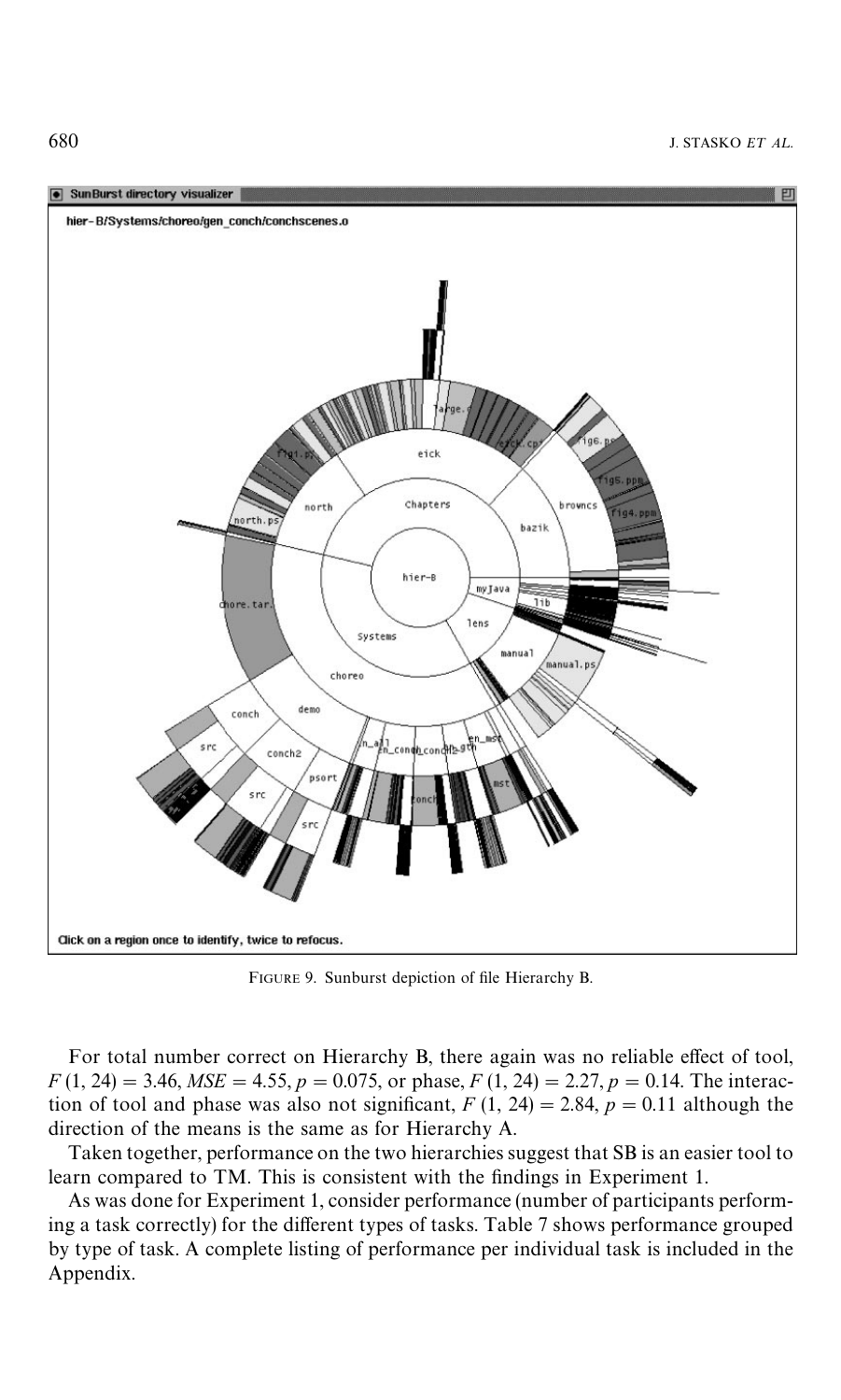| Hierarchy A                                                  |                  |                                 |                                      | Hierarchy B                                                  |        |                                 |                                      |  |  |
|--------------------------------------------------------------|------------------|---------------------------------|--------------------------------------|--------------------------------------------------------------|--------|---------------------------------|--------------------------------------|--|--|
| Tool                                                         | <b>Phase</b>     | Correct                         |                                      | Tool                                                         | Phase  |                                 | Correct                              |  |  |
| $TM (n = 7)$<br>$SB (n = 7)$<br>$TM (n = 7)$<br>$SB (n = 7)$ | 1<br>1<br>2<br>2 | 8.71<br>11.43<br>11.57<br>11.00 | (1.60)<br>(1.27)<br>(1.27)<br>(2.16) | $TM (n = 7)$<br>$SB (n = 7)$<br>$TM (n = 7)$<br>$SB (n = 7)$ | 2<br>2 | 8.29<br>11.14<br>10.86<br>11.00 | (2.14)<br>(2.67)<br>(1.57)<br>(2.00) |  |  |
| TM (collapsed across)<br>phase)<br>SB (collapsed across)     |                  | 10.14<br>11.21                  | (2.03)<br>(1.72)                     | TM (collapsed across)<br>phase)<br>SB (collapsed across)     |        | 9.57<br>11.07                   | (2.24)<br>(2.27)                     |  |  |
| phase)                                                       |                  |                                 |                                      | phase)                                                       |        |                                 |                                      |  |  |

<span id="page-18-0"></span>TABLE 6 *Total number of tasks successfully completed as a function of tool, hierarchy and phase in Experiment* 2 (*maximum*  $= 16$ ; *standard deviations in parentheses*)

Recall that our hypothesis was that TM users would perform better on direct size-related tasks  $(1-3, 12, 13, 15)$  because of TM providing more space to represent sizes and its rectangular representation. This did not hold in Experiment 1 on the smaller hierarchies and again it did hold here as SB users generally performed as well as or better than TM users on these tasks. This difference was strongest on tasks 13 and 15 involving comparisons of size. SB users did quite well, in comparison, on those tasks.

On file search tasks  $4-9$ , performance was relatively mixed as in Experiment 1 with neither tool showing a consistent performance benefit over the other.

Another aspect of the task data to examine is performance relative to ordering or phase. On Hierarchy A, TM participants improved slightly, but consistently, across almost all styles of tasks from phase 1 to phase 2. SB users performed slightly worse in the second phase across most of the different task styles. On Hierarchy B, ordering performance was relatively mixed, but one unique ordering effect did occur: on tasks 8 and 9 (find a file given only its name), participants performed better with SB on phase 1 (SB: 3.5, TM: 0.5), but strongly reversed that trend on phase 2 (SB:2.0, TM: 6.0). What is interesting about this is that the participants who first used the TM tool did worse in both phases, and those that first used the SB tool did better in both phases, perhaps suggesting that initial use of SB somehow facilitates performance. We discuss this issue further in the next section with regard to the different tools promoting particular search strategies.

We analysed the time to successfully complete tasks using a standardized time calculation as was done in Experiment 1. The values below show the results:

|       | <b>Hierarchy A</b> |                       |                 |       | Hierarchy B |                         |                 |
|-------|--------------------|-----------------------|-----------------|-------|-------------|-------------------------|-----------------|
| TM1   | SB1                | TM2                   | SB <sub>2</sub> | TM1   | -SB1 -      | TM <sub>2</sub>         | SB <sub>2</sub> |
| 0.267 |                    | $0.095 - 0.329 0.149$ |                 | 0.353 |             | $0.099 - 0.123 - 0.170$ |                 |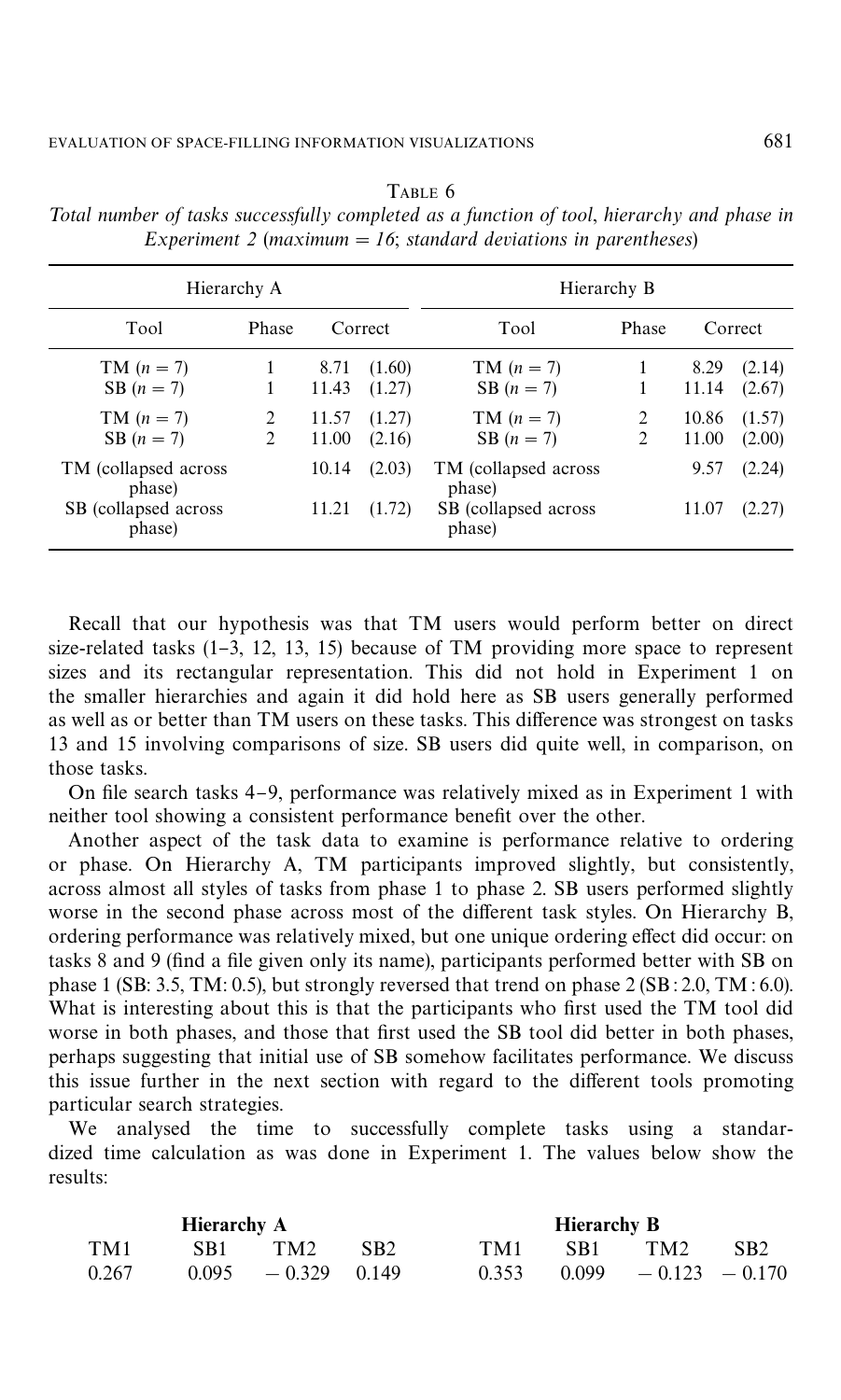|                                   |     | Hierarchy A |                      |                |               |             |     |           | Hierarchy B          |                      |               |                   |  |
|-----------------------------------|-----|-------------|----------------------|----------------|---------------|-------------|-----|-----------|----------------------|----------------------|---------------|-------------------|--|
| Tool<br>Phase                     | TM. | SB.         | TМ<br>$\overline{2}$ | <b>SB</b><br>2 | TM<br>$1 + 2$ | SB.<br>$+2$ | TM  | <b>SB</b> | TМ<br>$\overline{2}$ | SB<br>$\overline{c}$ | TМ<br>$1 + 2$ | <b>SB</b><br>$+2$ |  |
| $1-3$ . Find largest files or dir | 5.0 | 5.7         | 5.0                  | 6.0            | 10.0          | 11.7        | 5.7 | 6.0       | 6.7                  | 6.0                  | 12.3          | 12.0              |  |
| 4-7. Find file via path           | 5.0 | 7.0         | 6.3                  | 6.3            | 11.3          | 13.3        | 6.5 | 6.8       | 6.3                  | 6.8                  | 12.8          | 13.5              |  |
| 8–9. Find file via name           | 3.5 | 3.0         | 4.5                  | 3.5            | 8.0           | 6.5         | 0.5 | 3.5       | 6.0                  | 2.0                  | 6.5           | 5.5               |  |
| 10. Find deepest dir              | 4.0 | 6.0         | 6.0                  | 5.0            | 10.0          | 11.0        | 5.0 | 6.0       | 5.0                  | 7.0                  | 10.0          | 13.0              |  |
| 11. Find dir contents             | 2.0 | 2.0         | 5.0                  | 3.0            | 7.0           | 5.0         | 1.0 | 0.0       | $0.0\,$              | 0.0                  | 1.0           | 0.0               |  |
| 12. Find via size and type        | 6.0 | 6.0         | 6.0                  | 6.0            | 12.0          | 12.0        | 2.0 | 6.0       | 3.0                  | 5.0                  | 5.0           | 11.0              |  |
| 13,15. Compare files/dirs by size | 2.5 | 5.5         | 5.0                  | 5.0            | 7.5           | 10.5        | 1.5 | 4.5       | 4.0                  | 5.5                  | 5.5           | 10.0              |  |
| 14. Find duplicate dirs           | 0.0 | 0.0         | 0.0                  | 0.0            | 0.0           | 0.0         | 0.0 | 0.0       | $0.0\,$              | 0.0                  | 0.0           | 0.0               |  |
| 16. Compare dirs by contents      | 2.0 | 4.0         | 5.0                  | 3.0            | 7.0           | 7.0         | 3.0 | 5.0       | 3.0                  | 5.0                  | 6.0           | 10.0              |  |

<span id="page-19-0"></span>TABLE 7 Average number of participants completing tasks or sets of tasks successfully as a function of tool, hierarchy and phase in Experiment 2. Maximum = 7 for all columns except the  $1 + 2$  columns where maximum = 14

*Note*: For each set of tasks (e.g., 1-3 "Find largest files or dir"), the \*total\* number of successful completions for each task was summed and then divided by the number of tasks that make up the set. Thus, for each set, the average number of successful completions would have <sup>a</sup> maximum of 7.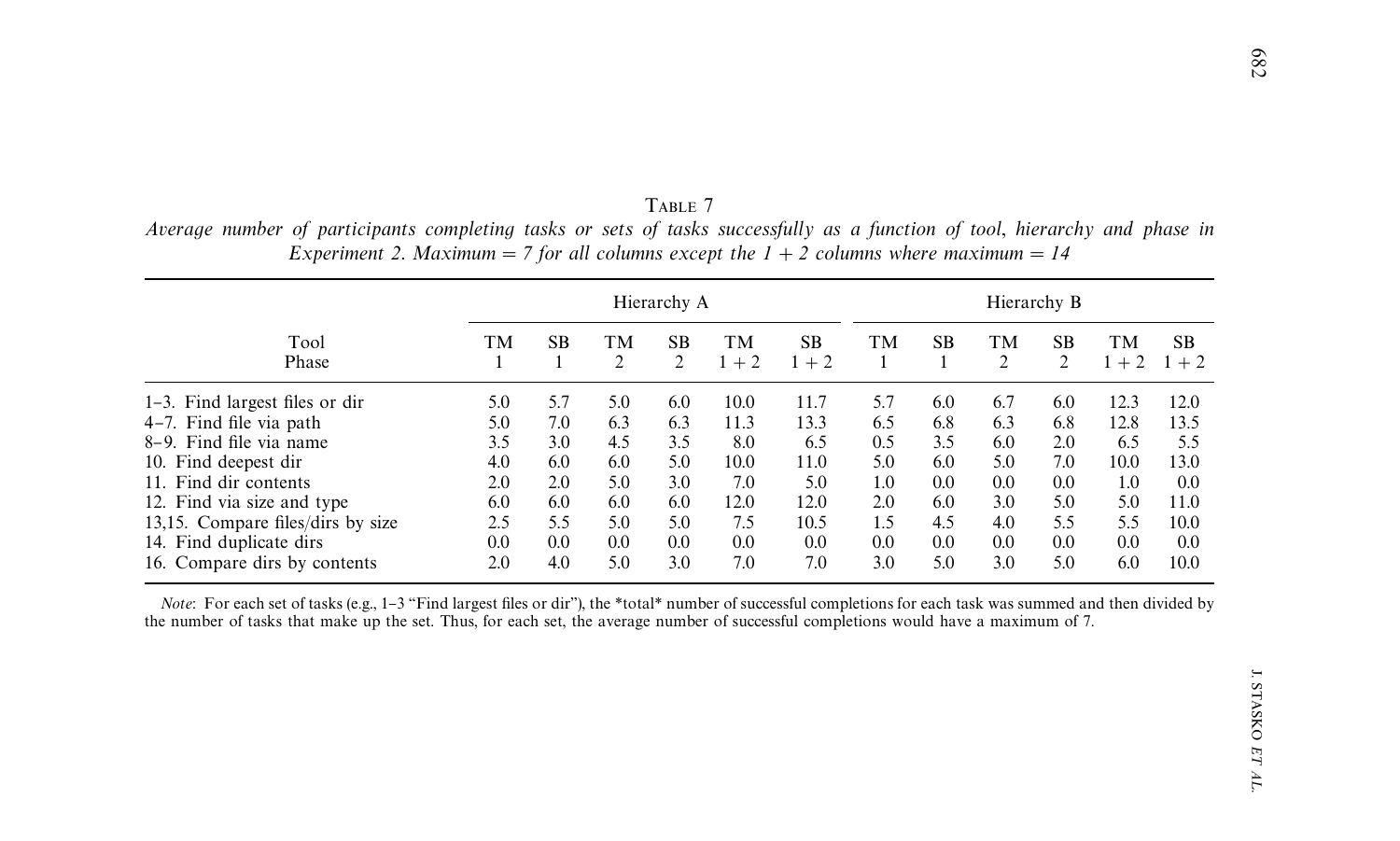For Hierarchy A, there was no reliable effect of tool  $[F(1, 24) = 0.79, MSE = 0.209,$  $p = 0.38$ ], phase  $[F(1, 24) = 2.46, p = 0.13]$ , or their interaction  $[F(1, 24) = 3.55]$ ,  $p = 0.07$  although the means suggest a trend towards a greater improvement in performance time from phase 1 to phase 2 for the TM tool.

For Hierarchy B, there was no reliable effect of tool  $[F(1, 24) = 0.96, MSE = 0.165,$  $p = 0.34$ . However, there was an effect of phase  $[F(1, 24) = 5.86, p = 0.02]$ . The interaction of tool and phase  $[F(1, 24) = 0.45, p = 0.51]$  was not significant. The means indicate that performance for both tools was faster in the second phase.

We informally analysed the average time for successful task completions for the different types of tasks as well. As in Experiment 1, participants generally performed more quickly using TM on tasks 1–3 that involved file size assessments (see Table 8). On task 13 that involved a comparison of file sizes, however, the performance trend favored SB. These results support our hypothesis about TM being better (faster) for size operations.

On tasks  $4-9$  involving file finding (se[e Table 9\)](#page-21-0), the results were relatively mixed, not favoring SB as much as in Experiment 1. It is possible that once the hierarchy grows in size and the circular area of the slices in SB becomes even smaller, identification of individual files becomes more challenging.

As in Experiment 1, participants did generally respond more quickly with SB than with TM on tasks 10, 11, 15 and 16 (see [Table 10\)](#page-21-0). These tasks required participants to identify relevant directories and then assess the contents in some way. As noted earlier, the explicit depiction of directories in SB may have been a contributor to those results.

## **6. Subjective evaluation**

In addition to usefulness and the ability to aid user tasks, the success of an information visualization tool also depends on users' subjective opinions of the tool's interface and utility. Recall that after performing the 16 tasks in each phase of a session, participants completed a short questionnaire concerning the particular tool just used. Participants responded to 15 statements using Likert-style replies ranging from 1 (strongly agree) to

|                                                                            |                             |                               | Hierarchy A                  |                               | Hierarchy B                   |                               |                             |                                                                 |  |  |
|----------------------------------------------------------------------------|-----------------------------|-------------------------------|------------------------------|-------------------------------|-------------------------------|-------------------------------|-----------------------------|-----------------------------------------------------------------|--|--|
| Tool<br>Phase                                                              | <b>TM</b>                   | <b>SB</b>                     | TM<br>$\mathfrak{D}$         | <b>SB</b><br>$\mathfrak{D}$   | <b>TM</b>                     | <b>SB</b>                     | <b>TM</b><br>$\mathfrak{D}$ | <b>SB</b><br>$\overline{2}$                                     |  |  |
| 1. Find largest file<br>2. Find 2nd largest<br>file<br>3. Find largest dir | 9.4(7)<br>6.5(2)<br>20.7(6) | 15.7(7)<br>16.7(3)<br>21.3(7) | 6.7(7)<br>17.0(1)<br>12.7(7) | 18.0(7)<br>20.3(4)<br>10.0(7) | 11.8(6)<br>12.4(5)<br>11.8(6) | 20.4(7)<br>18.6(7)<br>28.2(4) |                             | $6.7(7)$ 15.0 (6)<br>$10.6(7)$ 11.1 $(7)$<br>$13.3(6)$ 17.6 (5) |  |  |
| 13. Compare files<br>by size                                               | 59.0 (1)                    | 46.8(4)                       | 54.0(3)                      | 59.3(3)                       | 40.0(1)                       | 34.0(3)                       | 56.5 (2) 35.4 (5)           |                                                                 |  |  |

TABLE 8

*Average completion times in seconds* ( *for correct responses only*) *for* ,*le size*-*related tasks as a function of tool*, *hierarchy and phase in Experiment 2*. *Number of correct responses per condition indicated in parentheses*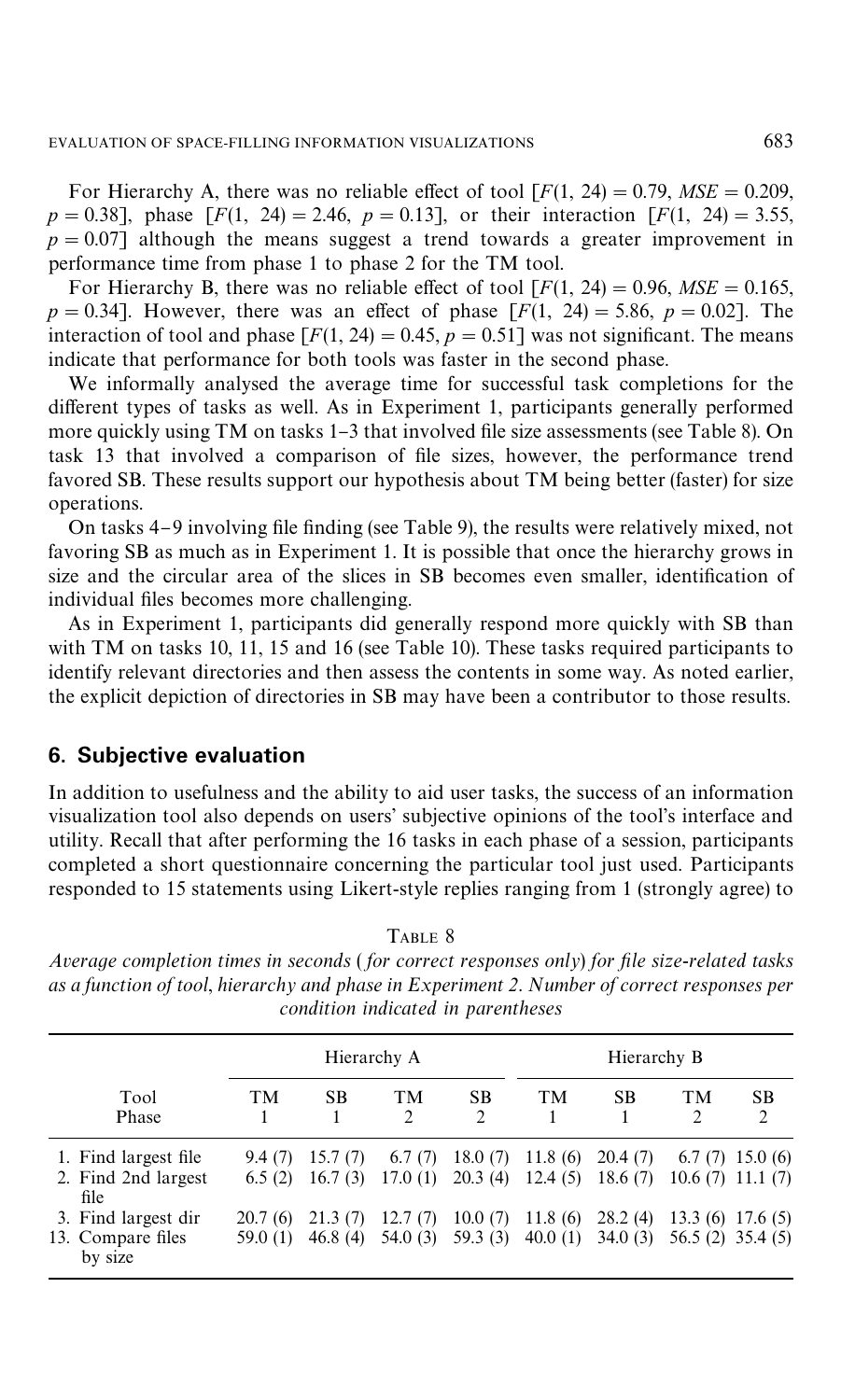|                                                                                                                                                    |                                                                  |                                                                   | Hierarchy A                                                    |                                                                | Hierarchy B                                                    |                                                                   |                                                                |                                                                 |  |  |
|----------------------------------------------------------------------------------------------------------------------------------------------------|------------------------------------------------------------------|-------------------------------------------------------------------|----------------------------------------------------------------|----------------------------------------------------------------|----------------------------------------------------------------|-------------------------------------------------------------------|----------------------------------------------------------------|-----------------------------------------------------------------|--|--|
| Tool<br>Phase                                                                                                                                      | TM                                                               | SB                                                                | TM<br>$\mathcal{D}$                                            | <b>SB</b><br>$\mathcal{D}$                                     | <b>TM</b>                                                      | <b>SB</b>                                                         | <b>TM</b>                                                      | <b>SB</b><br>$\mathfrak{D}_{\mathfrak{p}}$                      |  |  |
| 4. Find file via path<br>5. Find file via path<br>6. Find file via path<br>7. Find file via path<br>8. Find file via name<br>9. Find file via name | 25.0(4)<br>22.2(4)<br>28.0 (6)<br>37.7 (6)<br>36.5(2)<br>32.0(5) | 17.1(7)<br>27.1(7)<br>29.6(7)<br>31.6(7)<br>44.5 $(2)$<br>28.0(4) | 18.7(7)<br>15.5(6)<br>18.9(7)<br>36.0(5)<br>16.5(2)<br>26.9(7) | 18.3(6)<br>24.6(5)<br>39.4(7)<br>35.3(7)<br>31.4(6)<br>20.0(1) | 31.2(6)<br>39.1(7)<br>21.2(6)<br>33.9(7)<br>27.0(1)<br>$-$ (0) | 14.7(7)<br>19.2(6)<br>21.4(7)<br>24.0(7)<br>50.7(3)<br>43.8 $(4)$ | $21.0(7)$ 22.7 (7)<br>$25.6(5)$ 29.5 (6)<br>$21.0(7)$ 46.5 (2) | $25.1(7)$ 19.7 (7)<br>$26.7(6)$ 23.7 $(7)$<br>$41.2(5)$ 23.5(2) |  |  |

<span id="page-21-0"></span>*Average completion times in seconds (for correct responses only) for file-finding tasks in Experiment 2 as a function of tool*, *hierarchy and phase*

TABLE 10

*Average completion times in seconds* ( *for correct responses only*) *for directory attributerelated tasks in Experiment 2 as a function of tool*, *hierarchy and phase*

|                                                                                                                 |                                           |                                          | Hierarchy A                                 |                                          | Hierarchy B                                 |                                                                  |                                                |                                                                            |  |  |
|-----------------------------------------------------------------------------------------------------------------|-------------------------------------------|------------------------------------------|---------------------------------------------|------------------------------------------|---------------------------------------------|------------------------------------------------------------------|------------------------------------------------|----------------------------------------------------------------------------|--|--|
| Tool<br>Phase                                                                                                   | <b>TM</b>                                 | SB                                       | <b>TM</b><br>$\mathfrak{D}$                 | <b>SB</b><br>$\mathfrak{D}$              | <b>TM</b>                                   | SB                                                               | <b>TM</b><br>2                                 | <b>SB</b><br>2                                                             |  |  |
| 10. Find deepest dir<br>11. Find dir contents<br>15. Compare dirs<br>by size<br>16. Compare dirs<br>by contents | 37.0 (4)<br>17.5(2)<br>28.0(4)<br>60.0(2) | 28.2(6)<br>25.0(2)<br>26.4(7)<br>46.3(4) | 25.7(6)<br>33.2(5)<br>23.9(7)<br>44.6 $(5)$ | 22.0(5)<br>46.0(3)<br>27.6(7)<br>33.3(3) | 35.8(5)<br>44.0 $(1)$<br>43.0(2)<br>35.7(3) | 16.6(6)<br>(0)<br>$\overline{\phantom{m}}$<br>36.8(6)<br>36.2(5) | $19.8(5)$ 15.4 (7)<br>(0)<br>$\hspace{0.05cm}$ | (0)<br>$\overline{\phantom{0}}$<br>50.7 (6) 37.0 (6)<br>$47.0(3)$ 37.2 (5) |  |  |

5 (strongly disagree). The results of these surveys, broken out by the two experiments (different hierarchy sizes), are presented in [Table 11.](#page-22-0)

Most of the statements assessed the utility of a tool for a particular type of task. While responses tended to indicate slight agreement of the tools' utility (scores less than 3), the strongest agreement came for the utility of the tools to identify file types (Statements 1, 2). The use of color appears to be effective for this purpose. Responses indicated slight agreement, though less strong, for using the tools to identify and compare size (S3, S4), to find files (S6, S7), and to navigate (S9). Participants again indicated slight agreement that they understood how to use the tools well (S10, S11). As for availability of the tools, subjects slightly agreed that there are times they would like to use the tools (S12), but slightly disagreed that they would like to have the tools available all the time (S13).

The strongest differences in opinion comparing one visualization tool to the other occurred on statements 3–5. Statements 3 and 4 concerned judgments of file size. Respondents felt that they were better able to judge file size with the TM tool, although this opinion was stronger for those people viewing the smaller hierarchy in Experiment 1.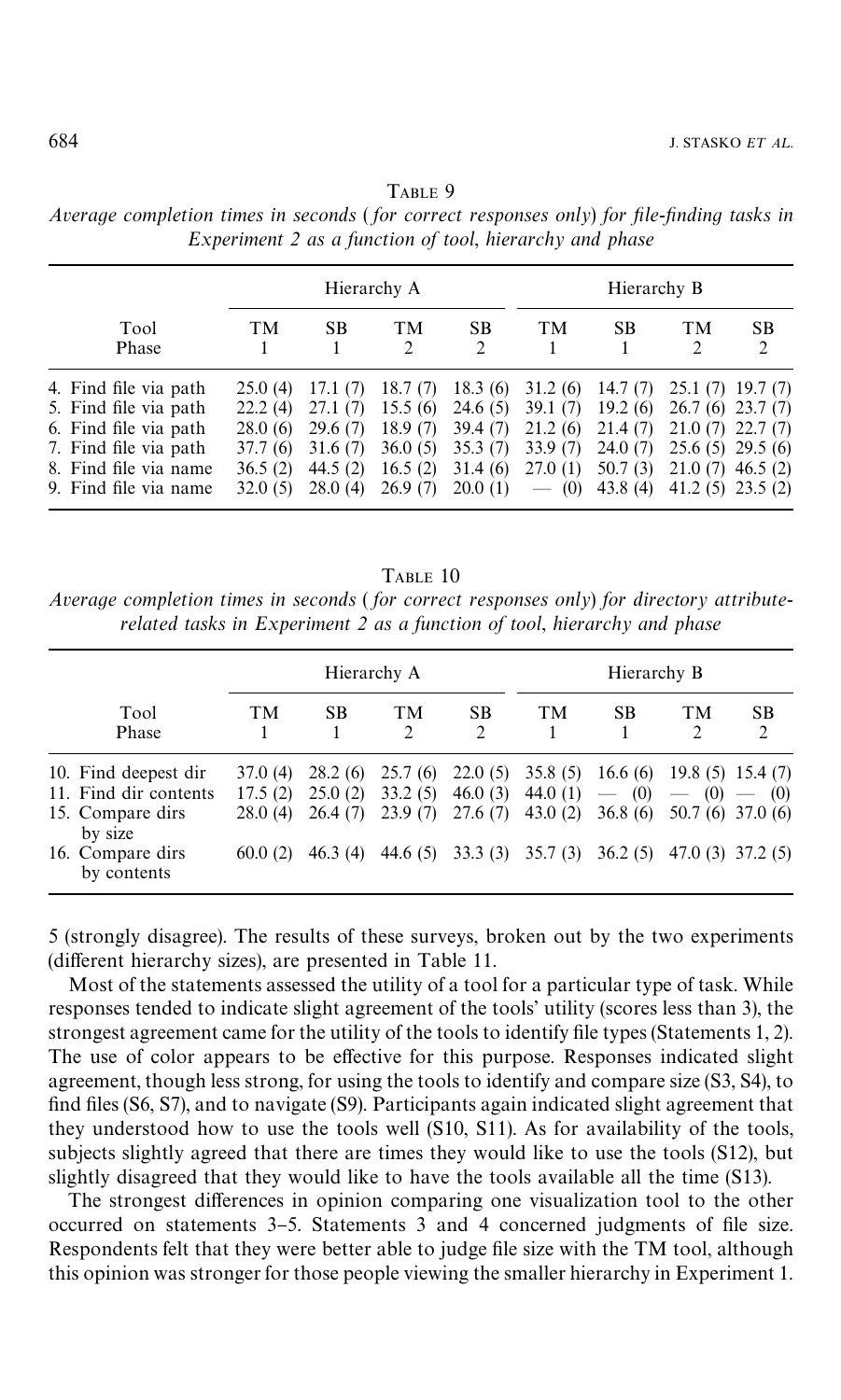#### TABLE 11

<span id="page-22-0"></span>*Subjective opinions averaged across participants in the two experiments*. *Each person completed the survey for both tools*, *immediately after using the tool*, *so there were 32 respondents per statement in Experiment 1 and 28 per statement in Experiment 2. The scale ranged from*  $1 -$  "*strongly agree*" *to*  $5 -$  "*strongly disagree*"

|                                                                                                           | Experiment 1 |           | Experiment 2 |      |  |
|-----------------------------------------------------------------------------------------------------------|--------------|-----------|--------------|------|--|
| Statement                                                                                                 | <b>TM</b>    | <b>SB</b> | <b>TM</b>    | SB.  |  |
| 1. I was able to figure out the types of the files<br>using toolname.                                     | 1.91         | 1.72      | 2.00         | 2.11 |  |
| 2. I was able to figure out which files were Postscript<br>files using <i>toolname</i> .                  | 1.66         | 1.56      | 1.75         | 1.89 |  |
| 3. I was able to compare the sizes of files using the<br>toolname.                                        | 2.41         | 3.13      | 2.50         | 2.86 |  |
| 4. I was able to figure out the largest file using <i>toolname</i> .                                      | 2.13         | 2.75      | 2.18         | 2.57 |  |
| 5. I was able to figure out which subdirectories were<br>inside another directory using <i>toolname</i> . | 2.00         | 1.50      | 2.64         | 1.71 |  |
| 6. I was able to find a particular file using <i>toolname</i> .                                           | 2.41         | 2.13      | 3.07         | 3.07 |  |
| 7. I was able to find a particular directory using <i>toolname</i> .                                      | 1.75         | 1.61      | 2.75         | 2.43 |  |
| 8. I was able to identify the files inside a subdirectory<br>using toolname.                              | 1.94         | 2.16      | 2.43         | 2.18 |  |
| 9. I was able to navigate around the different directories<br>using toolname.                             | 2.16         | 1.91      | 2.50         | 2.21 |  |
| 10. After the training session, I knew how to use toolname<br>well.                                       | 2.63         | 2.31      | 2.64         | 2.54 |  |
| 11. After all the questions, I knew how to use <i>toolname</i> well.                                      | 2.50         | 2.28      | 2.64         | 2.32 |  |
| 12. There are definitely times that I would like to use<br>toolname.                                      | 2.94         | 2.66      | 3.07         | 2.79 |  |
| 13. I would like to have <i>toolname</i> available for my use<br>all the time.                            | 3.34         | 3.22      | 3.32         | 3.18 |  |
| 14. I found <i>toolname</i> to be confusing to use.                                                       | 2.94         | 3.25      | 3.00         | 3.36 |  |
| 15. I liked the <i>toolname</i> tool.                                                                     | 2.69         | 2.63      | 3.07         | 2.54 |  |

This echoed our observation of the experimental sessions, but recall that the objective performance data did not support this opinion. SB performed just as well or better than TM on accuracy, although it tended to take more time per task. Statement 5 concerned the ability to judge if a directory is inside another directory. Respondents felt that the SB tool did this better, particularly for the larger file structure of Experiment 2.

The final statement asserted that the participant "liked the tool". On the smaller hierarchy, the two average scores were virtually identical, 2.69-TM and 2.63-SB, indicating slight agreement with the statement. On the larger hierarchy, respondents more strongly favored the SB tool, 3.07-TM vs. 2.54-SB.

It is interesting to note that the participants who worked on the smaller file hierarchies in Experiment 1 felt more strongly (positive), in general, about the utility of the tools for the different tasks. This occurs for virtually every statement, and is particularly noteworthy for the TM users on statements 5–8. These all involve finding files or directories or looking inside directories. On question 7, in particular, TM users' assessment of the tool's utility to help find files differed by one full point, 1.75 on the smaller structure vs.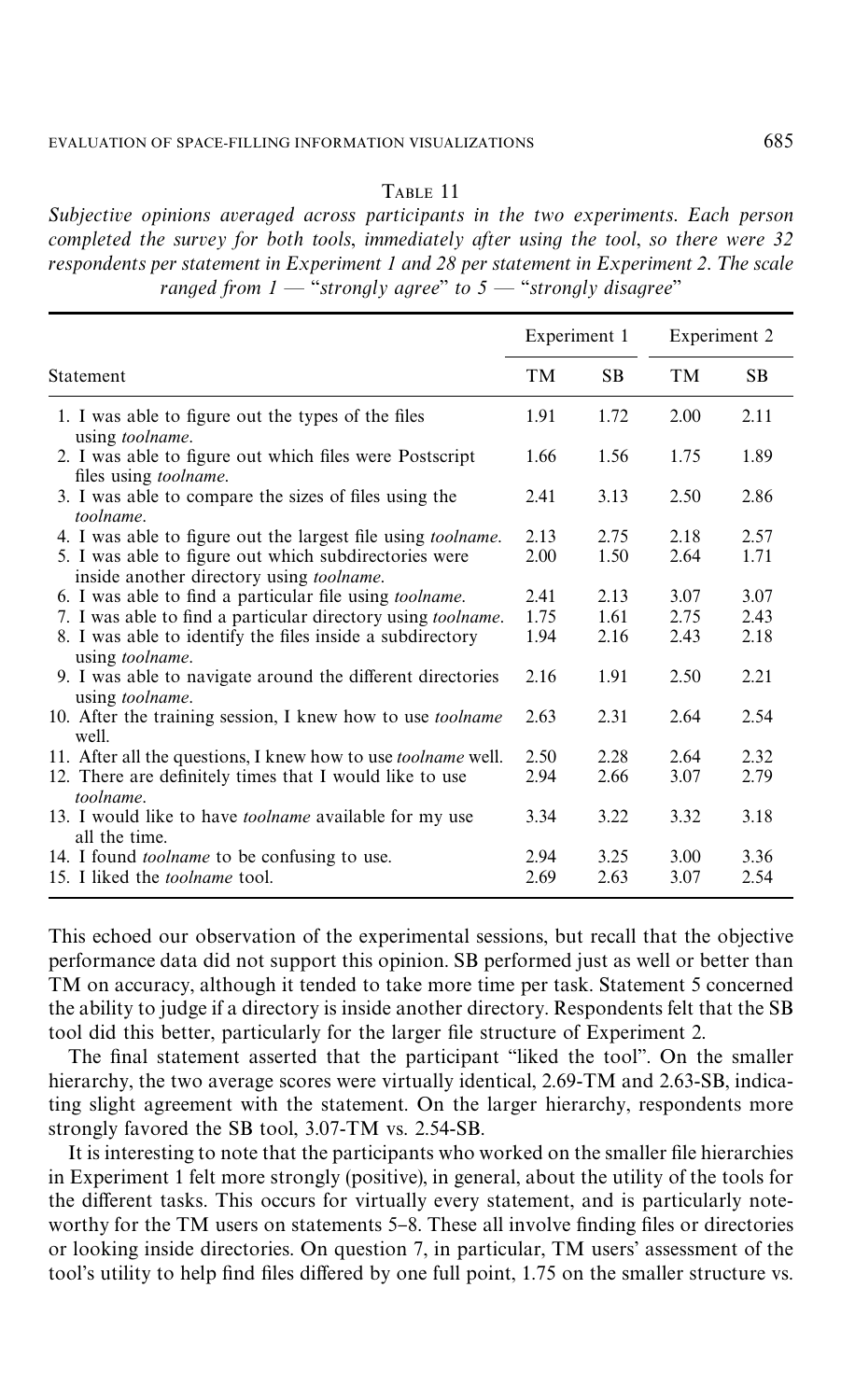2.75 on the larger structure. It simply appears that performing any kind of task with the tools, such as identification, comparison and navigation, grows more difficult as the file hierarchy grows in size.

After each phase, we asked the participants to identify particular aspects of the tool that they liked and disliked. The most common "like" responses were the use of color for file types and the ability to see an overview of all the files. Many SB users also stated that they liked seeing the structural relationships of directories and files. Many TM users disliked its layout methodology. The word "cluttered" was often used and they disliked losing the directory context of files once the display was zoomed in. SB users most often disliked the fact that areas for files became very small in a larger file structure, making individual files difficult to find and see.

As a final survey at the end of the session, we asked each participant which tool they preferred overall and to list the tasks that each tool would be better for. Of the 60 participants across both experiments, 51 favored SB, 8 favored TM and one was unsure. Those favoring TM were split equally with 4 in Experiment 1 and 4 in Experiment 2. Among the 8 people preferring TM, 3 used it in the first phase of a session and 5 used it second.

When asked about the utility of the two tools for different types of tasks, about two-thirds of all the participants said that TM would be better for file size comparisons and about one-third stated that it would not be better for any task, with very few other types of replies. The responses for what SB would be better at varied a bit more. The general theme of the replies was that SB would be better for organizing and finding files, providing a global view of the directory structure and assisting navigation throughout. Particular responses also identified a preference for SB when performing the tasks of judging total space usage, learning about a large, unfamiliar hierarchy and moving files.

Observationally, we did note a clear preference for the SB tool among the participants. They preferred being able to see the entire structure and understanding directory-file relationships. File size/area comparisons with the SB tool did frustrate many participants, however. They often drew arcs with their fingers back to the center to help make size judgments. Comparing two different aspect ratio rectangles in order to evaluate size with TM frustrated some participants just as much though.

## **7. General discussion**

Across the two studies there was a tendency for greater success in tasks in which the SB tool was used, particularly on the initial set of tasks. This suggests that the SB is easier to learn than the TM tool. One possible reason is that the SB tool explicitly depicts directory structures, thus promoting a clearer understanding of the directory structure, without significantly sacrificing the display of file types and sizes. The effects of these sorts of features can be systematically examined in future studies.

The time to correctly complete the various tasks was relatively mixed between the two tools. Nevertheless, the times per task evident in the experiments suggest that TM was faster for finding large files and directories, and SB was faster for identifying named files and directories and performing directory-related operations.

Our hypothesis that TM would be better for size-related tasks clearly was not upheld as SB users performed just as well or better on those tasks, with respect to correct task completion. TM users were generally faster to complete the tasks, however. Our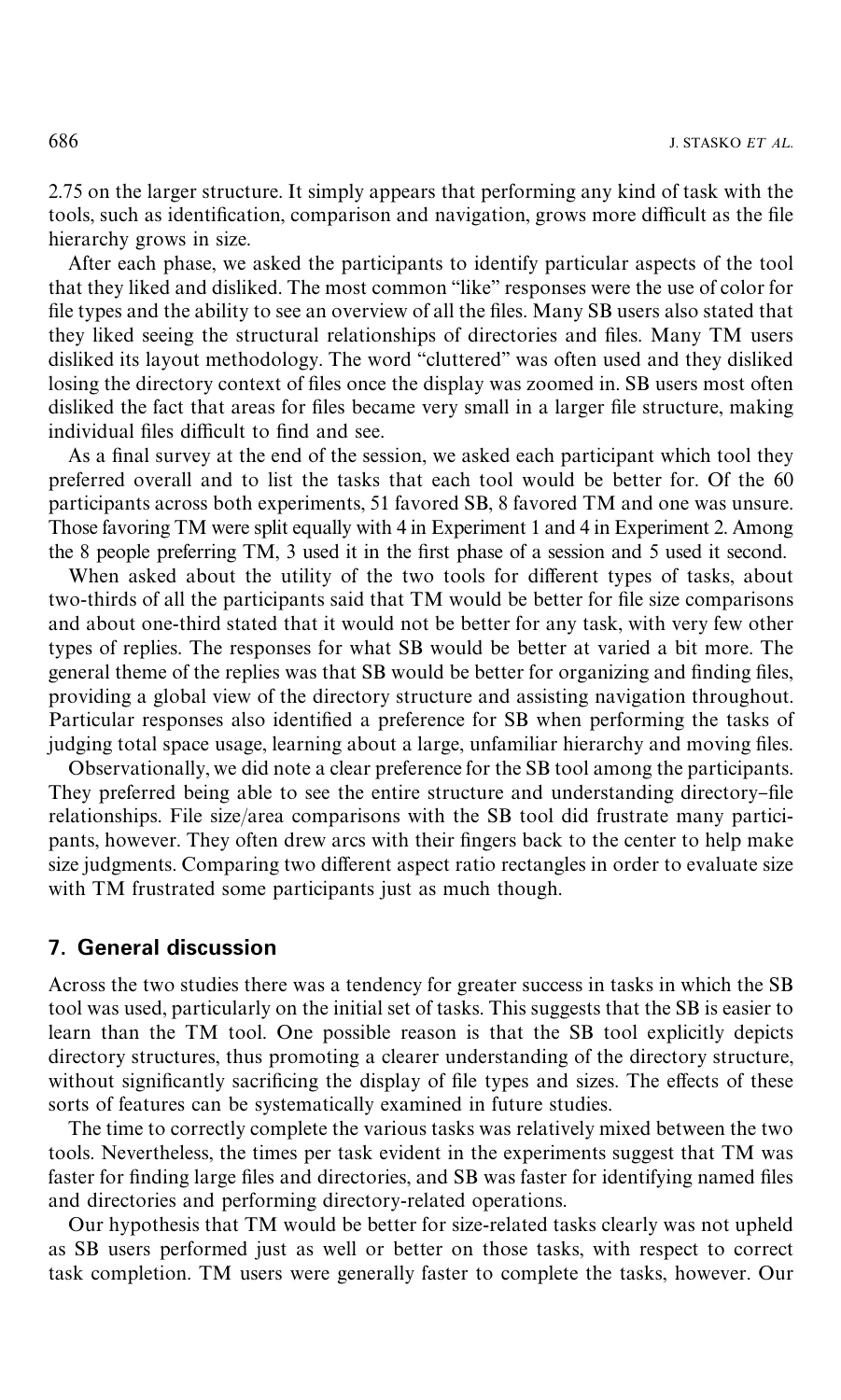hypothesis that SB would better support structure-oriented tasks generally appeared to hold, but not at a consistent, statistically significant level.

Even though we did not include other styles of file/directory manipulation tools such as the Windows Explorer or a UNIX shell in the study, it is possible to speculate how they would compare to the space-filling techniques examined here. Finding a particular file is facilitated in the other systems through the availability of a "find" operation, either as a specific tool or as a command in the shell. Clearly, a similar operation could be added to either of the space-filling visualizations, so we speculate that all the techniques would be similar in this regard. For attribute-based searches or comparisons such as finding the largest files, identifying directories with certain types of files or finding duplicated directory structures, we speculate that the space-filling visualizations will facilitate better performance. The outline and command-based tools simply do not afford these kinds of tasks. It is possible to do some of these types of operations in a UNIX shell with the *find* command, but this requires an understanding of its complex syntax involving regular expression-based searches, and is generally used only by true UNIX experts. The visualizations provided by Treemap and Sunburst appear to make these complex types of tasks more easily doable by relative novices.

#### 7.1. STRATEGY DEVELOPMENT

In addition to the quantitative results reported above, we also observed the strategies employed by participants in carrying out the tasks. Task performance was clearly influenced by the strategy employed by each participant, and the development and choice of strategies was in#uenced by the tools used. Below we consider some of the strategies used on certain tasks.

[Tasks 4](#page-13-0)–[7](#page-19-0) provided the participant with the name and path of a specific file. Participants were asked to locate the file and point it out to the observer. Participants using TM demonstrated three strategies in locating the files. Most began at the top level of the hierarchy, pressed the "deeper" button, double-clicked (focused) on a specific directory and repeated this process, moving further into the hierarchy until they located the file. For instance, if the path of the file in question was *hier-A/public/papers/infoviz.gz*, the participant would start at the top level *(hier-A)*, press the "deeper" button to level two, locate the *public* subdirectory, double-click (focus) on it, press the "deeper" button to level three, find the *papers* subdirectory, double-click on it, press the "deeper" button to level four and locate *infoviz.gz*. The second strategy was similar to the first but eliminated the focus step from the process. Participants simply started at the top and pressed the "deeper" button, found the appropriate subdirectory, marked it with a finger, and then pressed "deeper" again. This process was repeated until the file was found. The final strategy utilized the legend and the "max" button to find a file. Participants would match the suffix abbreviation to a specific color on the legend, press the "max" button and begin looking at all files of the color until the correct file was found.

Using SB, participants typically employed one of two strategies in locating the file. The first strategy mirrors the first two methods used with TM. Participants would begin at the top of the hierarchy and press "deeper"; they would then locate the specific subdirectory and either focus on it or mark it with a finger. The participant would again press the "deeper" button, locate the next subdirectory in the path and repeat the process until the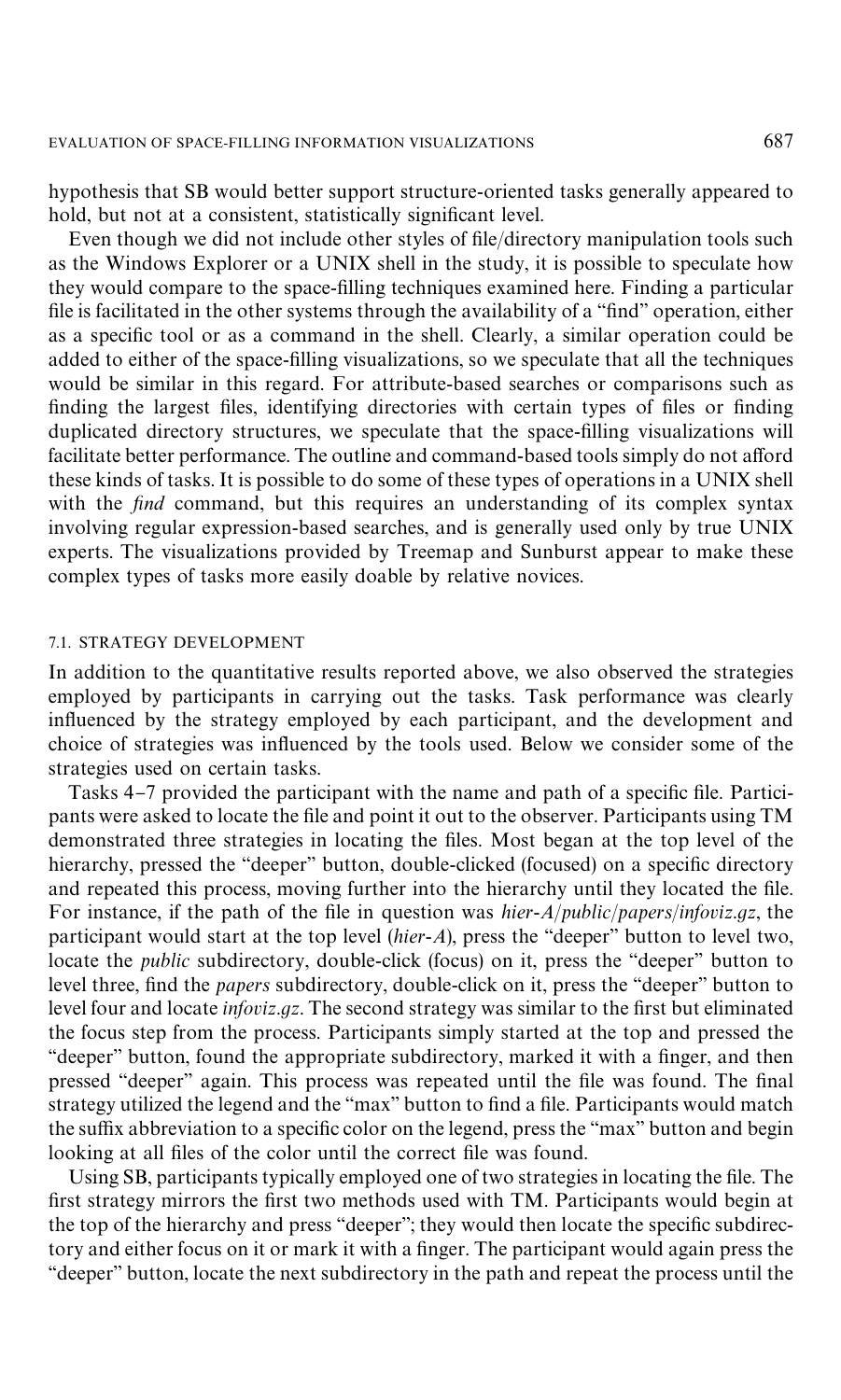file was found. The second strategy made use of the explicit directory-showing nature of SB. Participants pressed the "maximum" button and executed a fan-like search from the center of the hierarchy. Many were able to find the file by this method alone; some, however, would focus (magnify) a specific subdirectory when the file slice was too small to discern the name.

Interestingly, on these tasks we noticed that the strategy used in the first phase of the experiment often influenced the method used to locate files in the second phase. For instance, if the TM tool was used first, the participant would often use the top-deeperfocus approach, rather than the max-fan, when working with SB in phase 2.

Task 13 asked participants to compare the sizes of two different files. Two distinct strategies emerged for the two tools. With TM, most users would locate one file (through a combination of magnifying/focusing on directories and using the "deeper" button) and ascertain its size. The participant would then press the "top" button and repeat the process for the second file. Upon seeing the second file, they would compare it with the memory of the first file's size and venture a guess. A few participants, however, located both files at the maximum level and compared them for size. This latter method was the most popular method using SB. Most users pressed "max", followed the paths, located each file and told the observer the name of the bigger one.

The sizing issues associated with SB caused the participants some confusion. When at the maximum depth, there were a number of times when participants found it very difficult to simply estimate the angles of the slices or to draw the boundaries of the element back to the root directory and estimate a comparison. This was especially difficult in the larger hierarchies of Experiment 2 in which elements on differing levels were too small to see at the maximum view.

Across the variety of tasks, one strategy frequently employed was to immediately move to the global (maximum) view of all files/directories and work from there. Our observation of participants as they carried out these tasks suggested that they used this strategy more with the SB tool, presumably because it afforded an overall depiction of the entire structure, including explicit presentation of directories. Another strategy was to move deeper and deeper into the hierarchy, one level at a time, to complete a task. This second strategy was more commonly used with the TM tool, seemingly to facilitate structural understanding. We did, however, note that this strategy was used more by participants using TM in phase 1 of a session. When TM was used second, participants more often used the "jump to max" strategy, presumably developed in phase 1 with SB. This may help explain the performance variation across the different orders of use for TM, especially in Experiment 2.

#### 7.2. SYSTEM ENHANCEMENTS

In addition to comparing use of the two tools, we wanted to use this evaluation as a form of exploratory study that would provide ideas for future system enhancements and modifications. Participants in the experiments made a number of useful suggestions for improvements to the two tools and their interfaces. These included the following.

• Using mouse-over position to identify file names rather than requiring a single click and bringing the file forward or highlighting it in some way.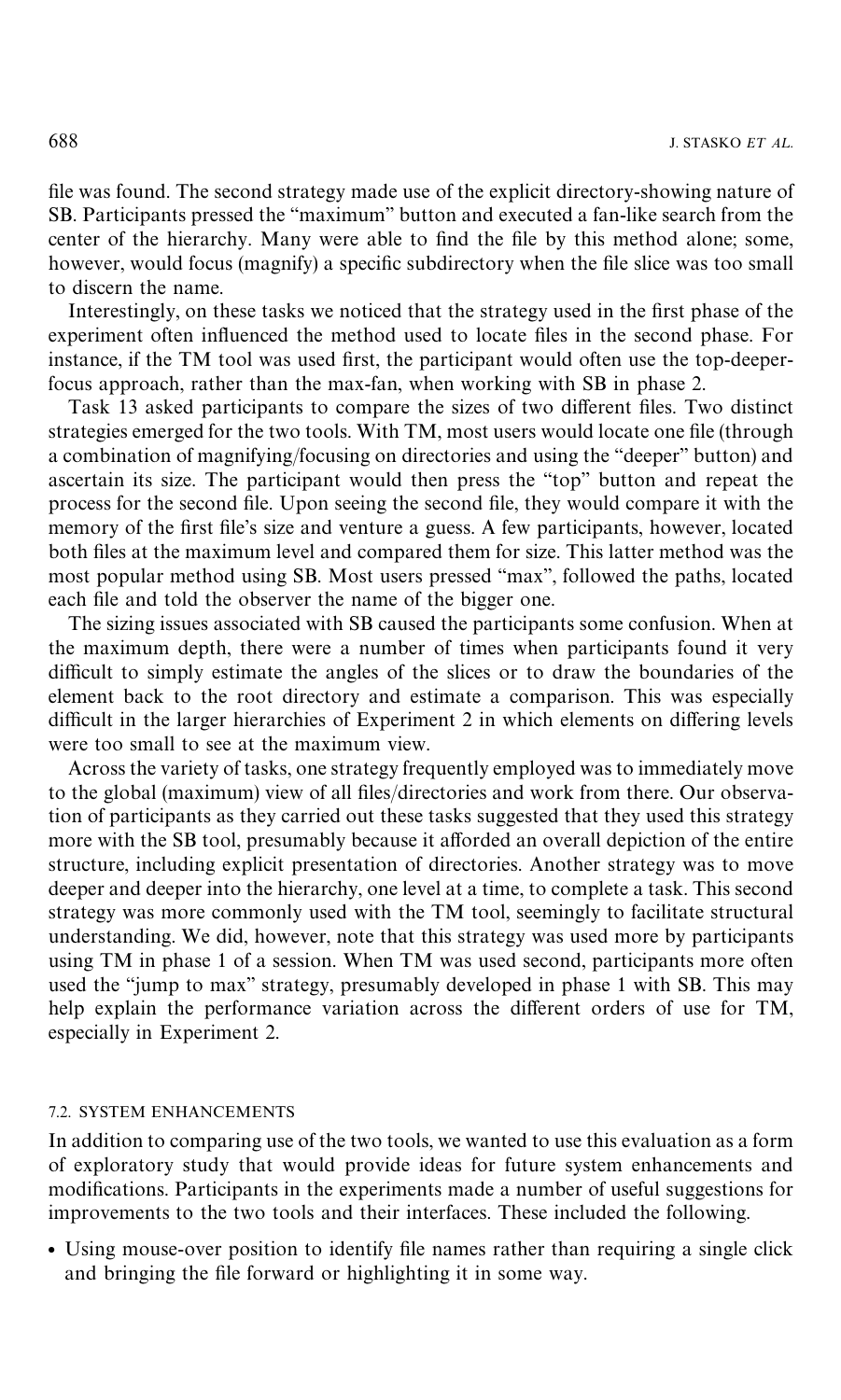- Provide an explicit search-for-filename operation that highlights the file(s)' position in the structure.
- Allow file type colors to be filtered or brushed through the legend, thus allowing highlights of particular file types.
- Provide some form of focus  $+$  context or overview and detail (Card, Mackinlay  $&$  Shneiderman, 1991) capability to help viewers see more of particular, small files and directories while still viewing the entire hierarchy.
- Integration with a traditional file browser.
- The ability to select files (double-click) and invoke a type-specific command, such as previewing a postscript file.
- The ability to move files through the tool.

## **8. Conclusion**

This article describes a study of two space-filling information visualization techniques for depicting file hierarchies. We compared rectangular (Treemap) and circular (Sunburst) layout methods. The rectangular method draws files inside their respective directories, while the circular method explicitly and separately shows a directory and its contents. The circular method more frequently aided task performance, both in correctness and in time, particularly so for larger file hierarchies. The explicit portrayal of structure appeared to be a primary contributor to this benefit. Overall, participants in the study preferred the circular technique

Certainly, this experiment is only a first step in a careful evaluation of these two techniques. Follow-up studies could examine issues such as alternative display algorithms, different file hierarchies, different types of hierarchies and different tasks. For example, future studies of TM could include versions that show hierarchical containment with borders as discussed in [Section 2.](#page-2-0)

We can carefully analyse the strategies users employ when carrying out various file and directory tasks and attempt to optimize tools for these strategies. For instance, if an important piece of the strategy for locating a file is to find groups of related files, then an analysis of what features (e.g. color, shape) best aid this search can be systematically tested in this context. Future studies could also examine other hierarchical browsing tools such as the Windows Explorer and UNIX shells.

It might be fruitful to construct a GOMS model [\(Card, Moran & Newell, 1983\)](#page-27-0) to account for the number of physical and mental operators needed to implement each strategy and to see if such a model successfully predicts performance (time to complete a task). If the model and empirical data support the usefulness of certain strategies over others, then it would be important to consider which aspects of the tools play the primary roles in affecting strategy development. Future research could examine the relationship of tool features and strategy development as well as guide efforts to make those strategies easier to implement with the tools and to make it easier for the user to identify the desired information on the screen.

The present study makes an important first step in moving past conjecture about the utility of information visualizations for examining hierarchies, and toward a more thorough and rigorous evaluation methodology. Clearly, further work evaluating information visualization is necessary. New visualization techniques, no matter how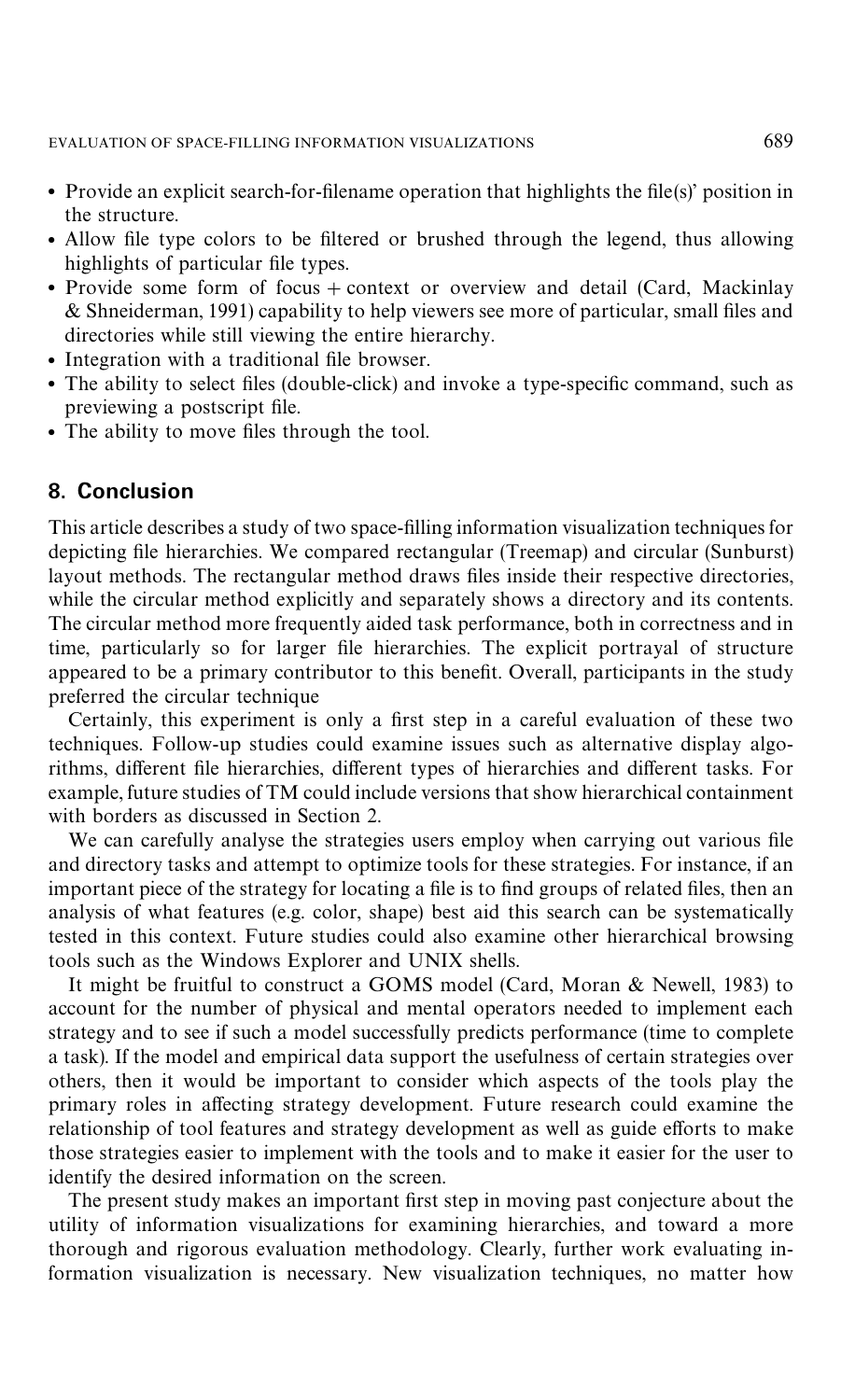<span id="page-27-0"></span>innovative, are not valuable unless they provide true utility and assist people with real tasks.

#### **References**

- ANDREWS, K. & HEIDEGGER, H. (1998). Information slices: Visualising and exploring large hierarchies using cascading, semi-circular discs. *Proceedings of the IEEE Information Visualization Symposium, Late Breaking Hot Topics*, pp. 9-12. Raleigh Durham, NC, October.
- BEAUDOIN, L., PARENT, M.-A. & VROOMEN, L. C. (1996). Cheops: a compact explorer for complex hierarchies. *Proceedings of the IEEE Visualization* '96 Conference, pp. 87-92. San Francisco, CA, October.
- CHUAH, M. C. (1998). Dynamic aggregation with circular visual designs. *Proceedings of the IEEE Information Visualization Symposium*, pp. 35–43. Raleigh Durham, NC, October.
- CARD, S. K., MORAN, T. P. & NEWELL, A. (1983). *The Psychology of Human*}*Computer Interaction*. London: Lawrence Earlbaum Associates.
- CARD, S. K., MACKINLAY, J. & SHNEIDERMAN, B. Eds. (1998). *Readings in Information Visualization* ~ *Using Vision to Think*. Los Altos, CA: Morgan Kaufmann.
- JOHNSON, B.,  $\&$  SHNEIDERMAN, B. (1991). Tree-maps: a space filling approach to the visualization of hierarchical information structures. *Proceedings of the IEEE Visualization* '91, pp. 284-291. San Diego, CA, October.
- KUMAR, H. P., PLAISANT, C. & SHNEIDERMAN, C. (1997). Browsing hierarchical data with multilevel dynamic queries and pruning. *International Journal of Human-Computer Studies*, 46, 103-124.
- LAMPING, J. & RAO, R. (1996). The hyperbolic browser: a focus + context technique for visualizing large hierarchies. *Journal of Visual Languages and Computing*, 7, 33-55.
- ROBERTSON, G. G., CARD, S. K. & MACKINLAY, J. D. (1993). Information visualization using 3D interactive animation. *Communications of the ACM*, 36, 57-71.
- SHNEIDERMAN, B. (1992). Tree visualization with tree-maps: a 2-d space-filling approach. ACM *Transactions on Computer Graphics*, 11, 92-99.
- TURO, D. & JOHNSON, B. (1992). Improving the visualization of hierarchies with Treemaps: design issues and experimentation. *Proceedings of the IEEE Visualization* '92, pp. 124-131. Boston, MA.
- VAN WIJK, J. & VAN DE WETERING, H. (1999). Cushion treemaps: Visualization of hierarchical information. *Proceedings of the IEEE Symposium on Information Visualization*, pp. 73-78. San Francisco, CA, November.
- WATTENBERG, M. (1999). Visualizing the Stock Market. *ACM SIGCHI 1999 Extended Abtracts*, pp. 188-189, Pittsburgh, PA.
- WETHERELL, C. & SHANNON, A. (1979). Tidy drawings of trees. *IEEE Transactions on Software Engineering*, **SE-5**, 514-520.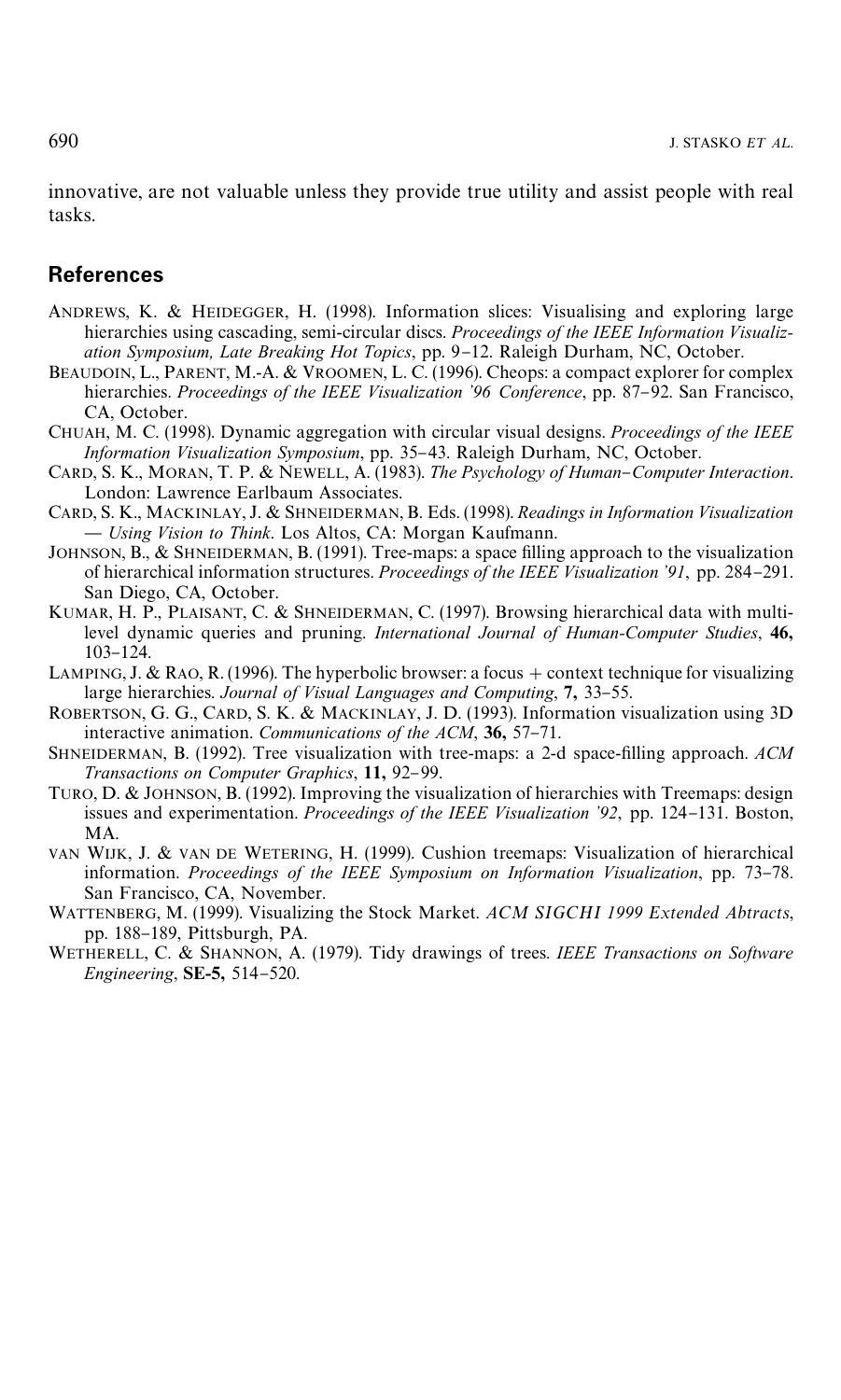## <span id="page-28-0"></span>**Appendix: Detailed performance results for Experiments 1 and 2**

TABLE 12 Number of participants in Experiment 1 (small hierarchies) completing each task successfully as a function of tool, hierarchy and *phase. Maximum* = *8 for all columns except the*  $1 + 2$  *columns where maximum* = 16

| Hierarchy A                                                                                                                                                                                                                                                                                                                                                          |    |                |                      |                | Hierarchy B                                                              |                                                                      |                           |           |                      |                             |                                                               |                                                          |
|----------------------------------------------------------------------------------------------------------------------------------------------------------------------------------------------------------------------------------------------------------------------------------------------------------------------------------------------------------------------|----|----------------|----------------------|----------------|--------------------------------------------------------------------------|----------------------------------------------------------------------|---------------------------|-----------|----------------------|-----------------------------|---------------------------------------------------------------|----------------------------------------------------------|
| Tool<br>Phase                                                                                                                                                                                                                                                                                                                                                        | TM | <b>SB</b><br>1 | TM<br>$\overline{2}$ | <b>SB</b><br>2 | <b>TM</b><br>$1 + 2$                                                     | <b>SB</b><br>$1 + 2$                                                 | <b>TM</b><br>$\mathbf{1}$ | <b>SB</b> | TM<br>$\overline{c}$ | <b>SB</b><br>$\overline{c}$ | TМ<br>$1 + 2$ 1                                               | <b>SB</b><br>$+2$                                        |
| 1. Find largest file<br>2. Find 2nd largest file<br>3. Find largest dir<br>4. Find file via path<br>5. Find file via path<br>6. Find file via path<br>7. Find file via path<br>8. Find file via name<br>9. Find file via name<br>10. Find deepest dir<br>11. Find dir contents<br>12. Find via size and type<br>13. Compare files by size<br>14. Find duplicate dirs |    |                | 6                    |                | 11<br>12<br>15<br>15<br>15<br>16<br><sub>0</sub><br>10<br>12<br>15<br>11 | 14<br>16<br>16<br>14<br>15<br>16<br>13<br>10<br>13<br>16<br>15<br>12 | 4                         |           |                      |                             | 8<br>11<br>14<br>16<br>16<br>12<br>16<br>15<br>14<br>15<br>13 | 14<br>12<br>16<br>15<br>10<br>12<br>15<br>15<br>14<br>14 |
| 15. Compare dirs by size<br>16. Compare dirs by contents                                                                                                                                                                                                                                                                                                             |    | n              |                      |                | 13<br>11                                                                 | 13<br>10                                                             | <sub>(</sub>              | h         | <sub>t</sub>         | h.                          | 12                                                            |                                                          |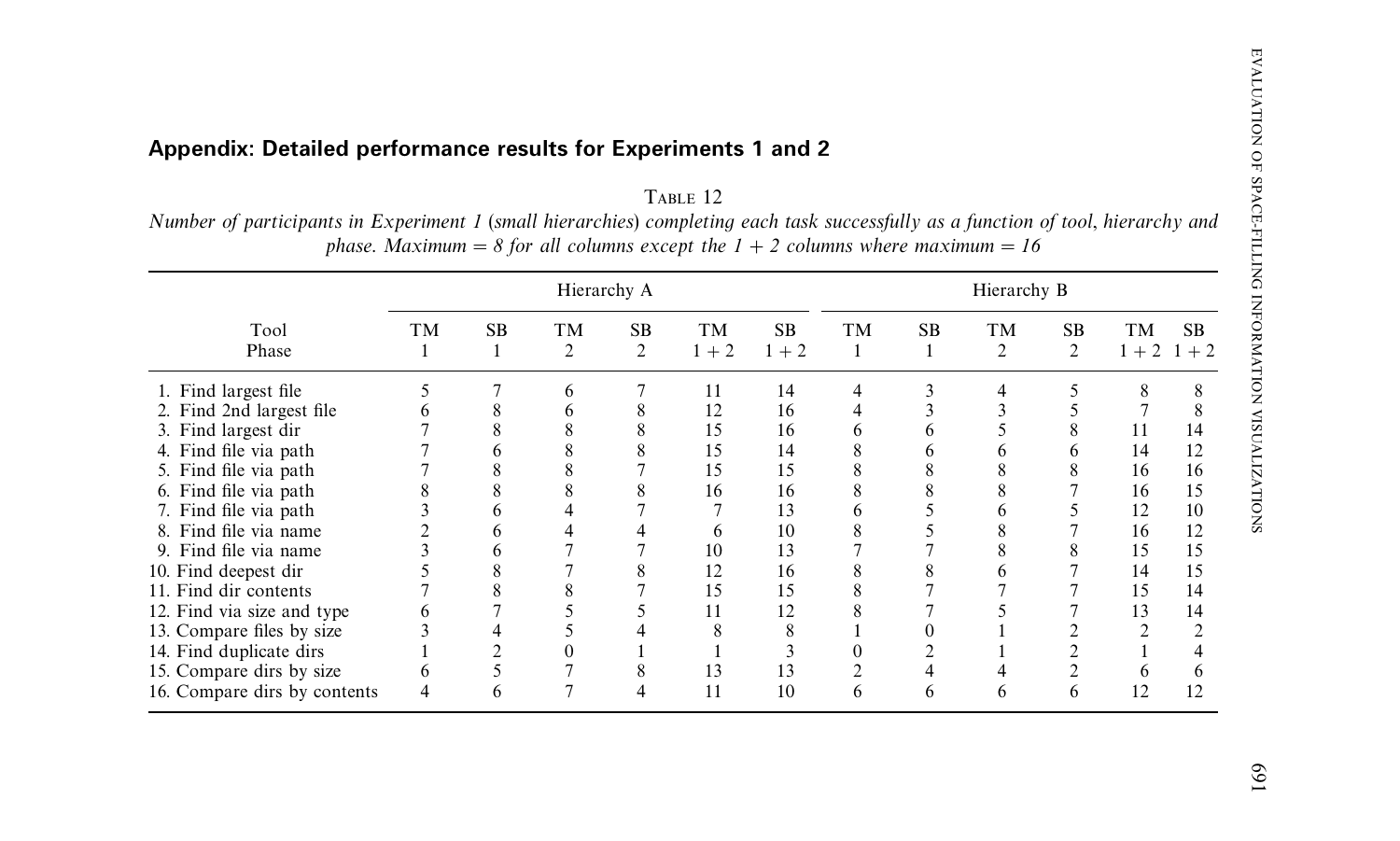|                              |                |          | Hierarchy A                     | Hierarchy B |                                        |                                 |            |         |  |
|------------------------------|----------------|----------|---------------------------------|-------------|----------------------------------------|---------------------------------|------------|---------|--|
| Tool<br>Phase                | <b>TM</b><br>1 | SB       | TM<br>2                         | SB<br>2     | TM<br>1                                | SB<br>1                         | TM<br>2    | SB<br>2 |  |
| 1. Find largest file         | 11.6(5)        | 20.7(7)  | 11.2(6)                         | 12.7(7)     | 15.2(4)                                | 20.7(3)                         | 18.0(4)    | 18.2(5) |  |
| 2. Find 2nd largest file     | 10.3(6)        | 18.9(8)  | 17.5(6)                         | 14.0 $(8)$  | 9.0(4)                                 | 18.3(3)                         | 14.7(3)    | 15.2(5) |  |
| 3. Find largest dir          | 13.3(7)        | 15.1(8)  | 12.9(8)                         | 11.9(8)     | 16.7(6)                                | 25.3(6)                         | 18.8(5)    | 19.8(8) |  |
| 4. Find file via path        | 29.0(7)        | 26.0(6)  | 22.5(8)                         | 27.6 (8)    | 32.6(8)                                | 35.0(6)                         | 27.3(6)    | 27.5(6) |  |
| 5. Find file via path        | 28.7(7)        | 15.1(8)  | 21.1(8)                         | 19.1(7)     | 26.2(8)                                | 27.2 (8)                        | 29.5(8)    | 20.6(8) |  |
| 6. Find file via path        | 27.6 (8)       | 17.4(8)  | 20.1(8)                         | 16.1(8)     | 26.6(8)                                | 21.9(8)                         | 22.7(8)    | 21.6(7) |  |
| 7. Find file via path        | 36.0(3)        | 24.8(6)  | 36.0(4)                         | 30.7(7)     | 27.7(6)                                | 25.8(5)                         | 26.8(6)    | 23.6(5) |  |
| 8. Find file via name        | 33.5(2)        | 33.0(6)  | 37.8(4)                         | 39.5(4)     | 15.6(8)                                | 26.6(5)                         | 21.3(8)    | 23.7(7) |  |
| 9. Find file via name        | 22.0(3)        | 16.0(6)  | 28.6(7)                         | 16.3(7)     | 28.1(7)                                | 36.0(7)                         | 28.3(8)    | 29.4(8) |  |
| 10. Find deepest dir         | 19.4(5)        | 21.9(8)  | 25.6(7)                         | 20.2(8)     | 28.5(8)                                | 15.5(8)                         | 20.5(6)    | 14.2(7) |  |
| 11. Find dir contents        | 28.3(7)        | 15.6(8)  | 19.9(8)                         | 14.3(7)     | 23.1(8)                                | 22.4(7)                         | 27.3(7)    | 20.6(7) |  |
| 12. Find via size and type   | 28.7(6)        | 26.9(7)  | 21.2(5)                         | 24.0(5)     | 21.1(8)                                | 16.9(7)                         | 22.8(5)    | 17.6(7) |  |
| 13. Compare files by size    | 54.0 (3)       | 51.8(4)  | 37.8 (5)                        | 47.5 $(4)$  | 41.0(1)                                | (0)<br>$\overline{\phantom{0}}$ | 59.0 $(1)$ | 47.0(2) |  |
| 14. Find duplicate dirs      | 50.0(1)        | 54.5 (2) | (0)<br>$\overline{\phantom{0}}$ | 31.0(1)     | (0)<br>$\overbrace{\qquad \qquad }^{}$ | 51.0(2)                         | 60.0(1)    | 34.0(2) |  |
| 15. Compare dirs by size     | 26.5(6)        | 29.2(5)  | 26.7(7)                         | 24.9(8)     | 35.0(2)                                | 22.5(4)                         | 34.8 $(4)$ | 30.5(2) |  |
| 16. Compare dirs by contents | 31.8(4)        | 31.8(6)  | 38.6(7)                         | 23.5(4)     | 24.5(6)                                | 21.5(6)                         | 29.8(6)    | 20.2(6) |  |

TABLE 13 Average completion times for participants in Experiment 1 (small hierarchies) in seconds (for correct responses only) as a function of tool, hierarchy and phase. Number of correct responses per condition indicated in parentheses

J. STASKO *ET AL*.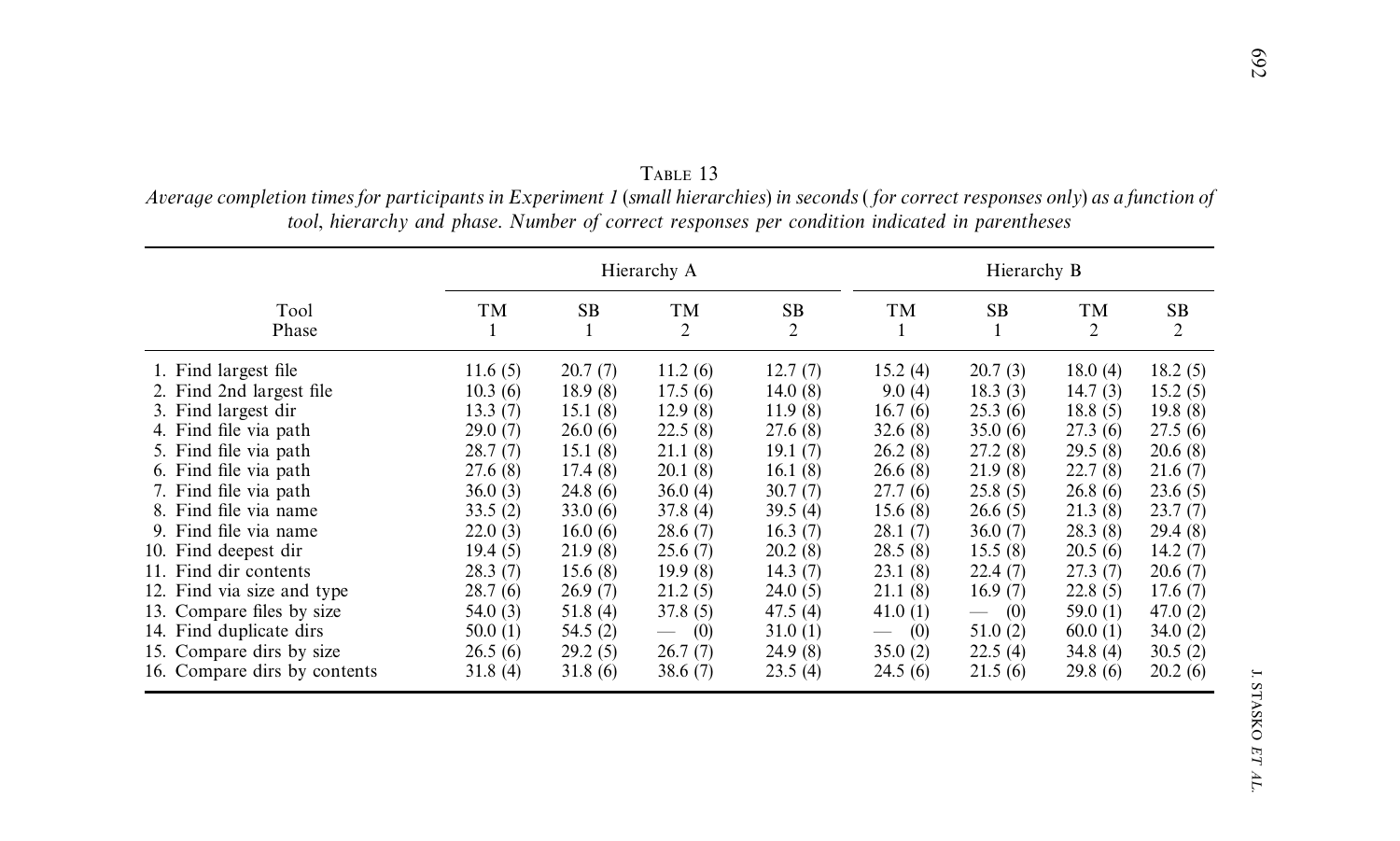TABLE 14 Number of participants in Experiment 2 (large hierarchies) completing each task successfully as a function of tool, hierarchy and *phase. Maximum* = 7 *for all columns except the*  $1 + 2$  *columns where maximum* = 14

|                                                                                                                                                                         | Hierarchy A |           |                      |                             |                            | Hierarchy B                |             |     |                      |                |                                  |                                 |
|-------------------------------------------------------------------------------------------------------------------------------------------------------------------------|-------------|-----------|----------------------|-----------------------------|----------------------------|----------------------------|-------------|-----|----------------------|----------------|----------------------------------|---------------------------------|
| Tool<br>Phase                                                                                                                                                           | TM          | <b>SB</b> | TM<br>$\overline{2}$ | <b>SB</b><br>$\overline{2}$ | <b>TM</b><br>$1 + 2$       | <b>SB</b><br>$1 + 2$       | TM<br>1     | SB. | TM<br>$\overline{c}$ | <b>SB</b><br>2 | TM                               | <b>SB</b><br>$1 + 2$ 1 + 2      |
| 1. Find largest file<br>2. Find 2nd largest file<br>3. Find largest dir<br>4. Find file via path<br>5. Find file via path<br>6. Find file via path                      |             |           | <sub>t</sub>         |                             | 14<br>13<br>11<br>10<br>13 | 14<br>14<br>13<br>12<br>14 | 6<br>h<br>n |     |                      | 6              | 13<br>12<br>12<br>13<br>13<br>13 | 13<br>14<br>9<br>14<br>13<br>14 |
| 7. Find file via path<br>8. Find file via name<br>9. Find file via name<br>10. Find deepest dir                                                                         | 6           |           | <sub>t</sub>         |                             | 11<br>12<br>10             | 14<br>8<br>11              |             |     |                      |                | 12<br>8<br>10                    | 13<br>6<br>13                   |
| 11. Find dir contents<br>12. Find via size and type<br>13. Compare files by size<br>14. Find duplicate dirs<br>15. Compare dirs by size<br>16. Compare dirs by contents |             | 0         | <sub>t</sub>         |                             | 12<br>11                   | 12<br>14                   | n,          |     | ∍                    |                | 8<br><sub>0</sub>                | $\Omega$<br>11<br>8<br>12<br>10 |